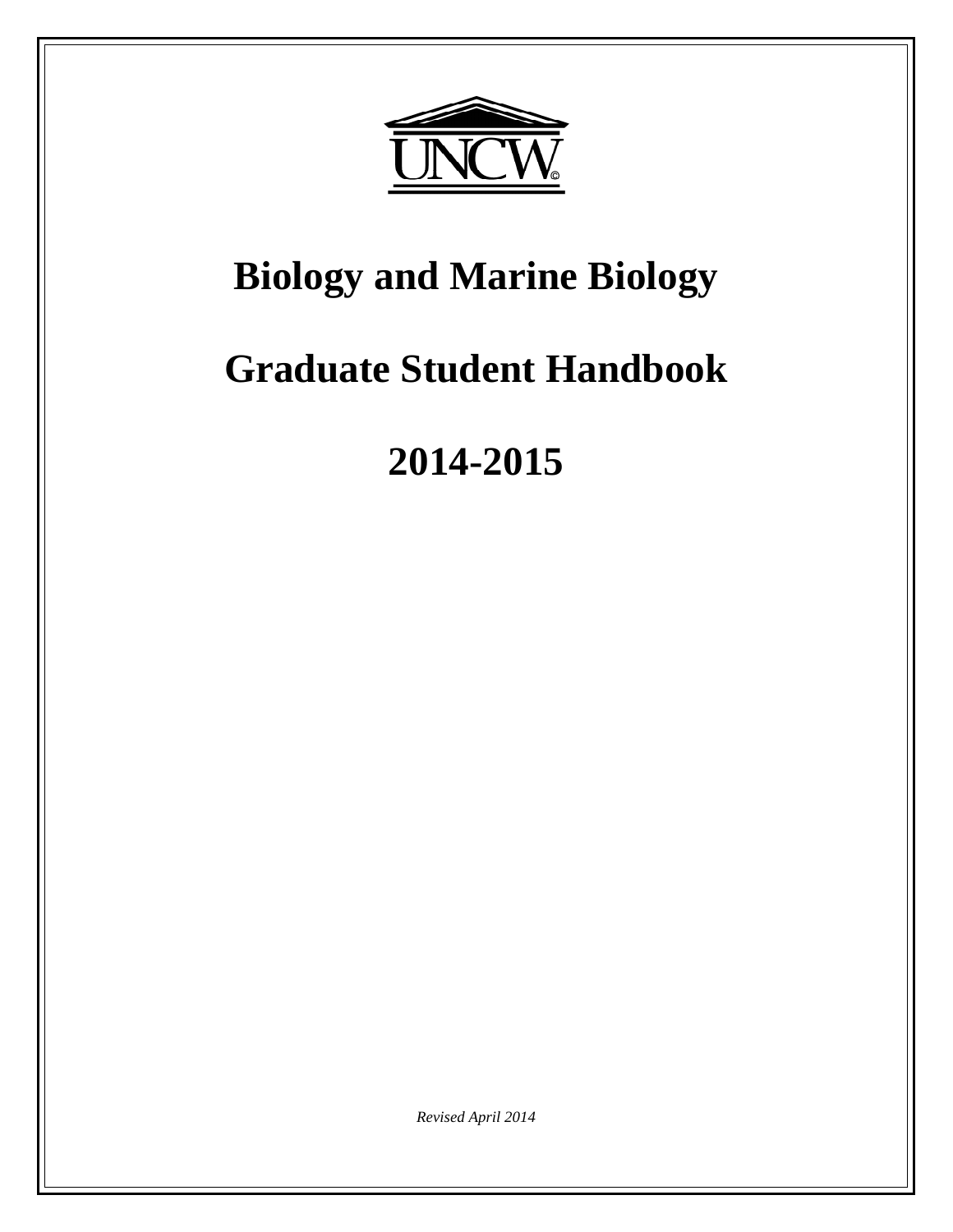# **Table of Contents**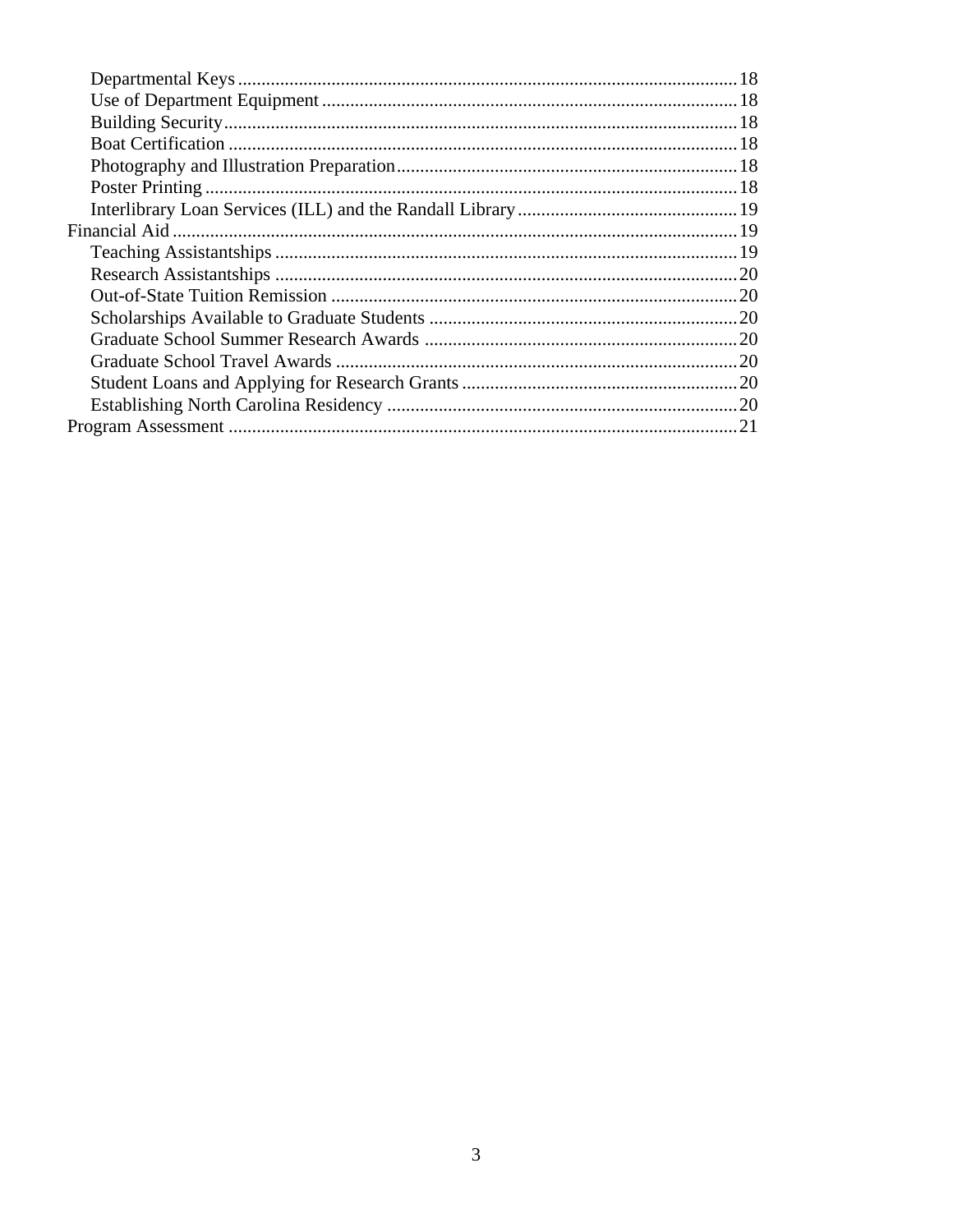*This Graduate Student Handbook has been carefully screened for errors and is regularly updated. However, should this handbook and the University Graduate Catalog differ, the University Graduate Catalog for the year of enrollment shall be considered the final authority.*

# **Graduate Programs**

The Department of Biology and Marine Biology offers graduate programs leading to the following degrees: Master of Science in Biology, Master of Science in Marine Biology, and Doctor of Philosophy in Marine Biology. Programs are described in detail below.

# **Master of Science (MS) degrees**

The faculty have designed the Master of Science (MS) degree programs to: (1) prepare students for further graduate work leading to the Ph.D.; (2) provide professional biologists with advanced research and education opportunities; (3) prepare students as managers of coastal and marine resources, trained to deal with contemporary problems in the environment; (4) provide students with a broadly-based graduate program allowing for specialization in the diverse fields of inquiry represented by the faculty of the department; and (5) provide increased avenues for secondary school teachers to pursue graduate studies. All students in the MS degree program should gain an in-depth knowledge of a chosen specialty, knowledge of available resource materials, and basic writing and problem-solving skills.

As you enter the MS degree program in the Department of Biology and Marine Biology, you should discuss your educational and jobrelated goals with your graduate advisor, committee members, and faculty at large. These individuals can help you in determining the most appropriate instructional and research programs available at UNC Wilmington. For example, if your goals include a continuation of your studies at the Ph.D. level, faculty members will probably advise you to pursue extensive independent research, while minimizing the number of formal courses taken. Conversely, if your employment goal is to work in the private or government sectors, understanding the conduct of research is important, but a breadth of course work may be the most appropriate approach to this goal.

## **MS Degree Requirements**

#### **General Requirements for the Master of Science**

- 1. The program requires 30 semester hours of graduate study.
- 2. Six (6) semester hours of credit, if approved by your graduate committee and the departmental graduate coordinator, may be transferred from another accredited institution. Grades earned on transfer work must be equivalent to a "B" or better.
- 3. A minimum of 24 semester hours of graduate study must be completed in residence at UNC Wilmington.
- 4. No more than nine (9) hours of graduate level courses offered by other science departments at UNC Wilmington may be applied toward the 30 credit hour requirement for your degree.
- 5. Undergraduate courses taken to make up deficiencies will not count toward the 30 hours required.
- 6. All deficiencies must be remedied before graduation.
- 7. Students must successfully complete both a comprehensive oral examination and a defense of the thesis.
- 8. Students will present a thesis based on original research that is acceptable to the committee, before graduation.
- 9. Students must complete an approved course of study within five years of the date of the first registration for graduate study.

#### **Coursework Requirements for the Master of Science**

#### **Required Courses for both Biology and Marine Biology MS degrees**

The following courses are required of all students seeking a Master of Science degree in biology or marine biology:

BIO 501 Introduction to science as a profession (2)

BIO 599 Thesis (minimum of 3 and maximum of 6 credits applied toward the 30 credit requirement)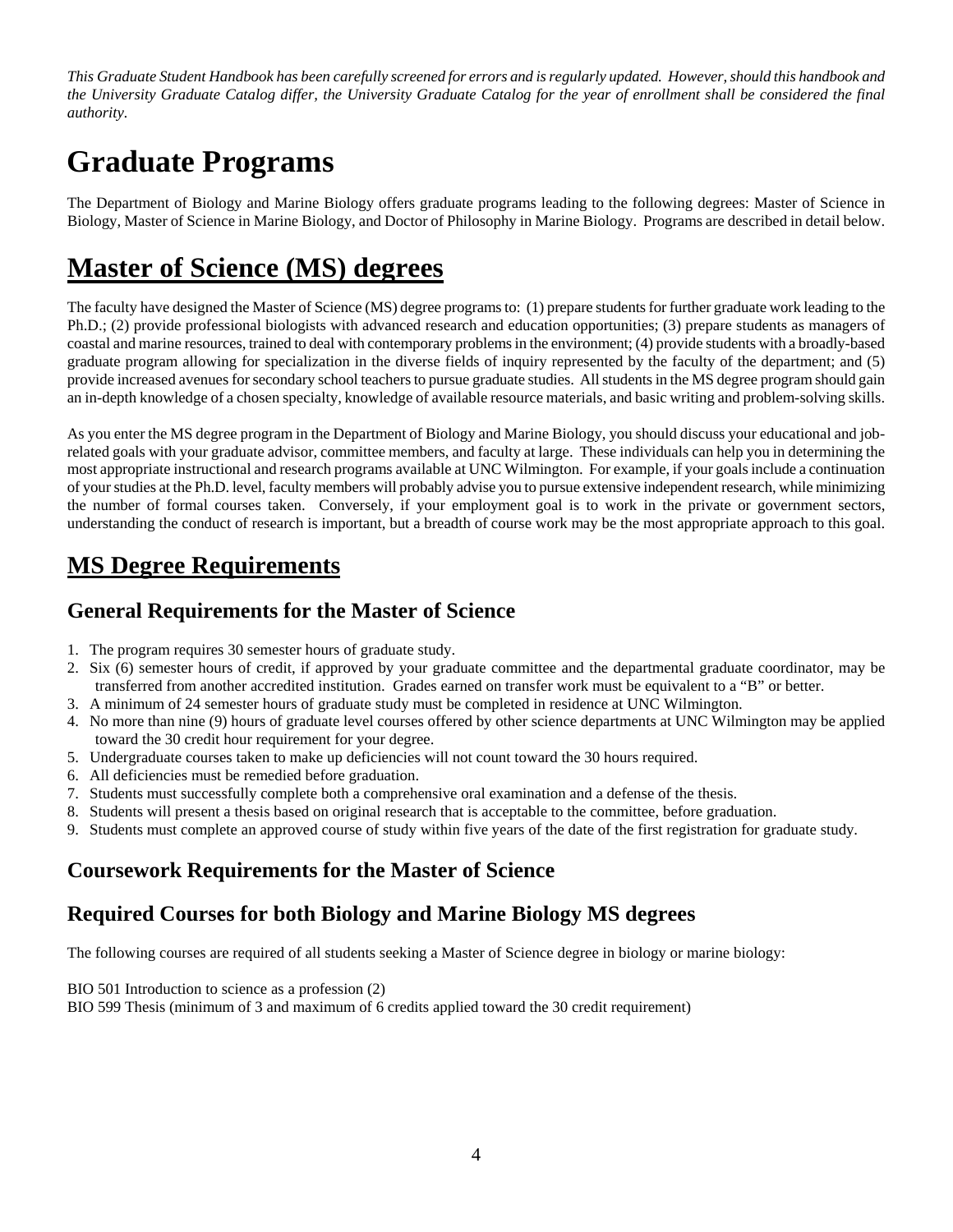#### **Core courses for each MS degree program**

In addition to the required courses for both biology and marine biology degrees listed above, each student, in consultation with his/her graduate committee, shall devise a program of study that meets the requirements below, complements the thesis research, and satisfies individual needs and interests.

MS in Biology students must complete two of the following:

BIO 519 Advanced Topics in Cellular and Molecular Biology (4) BIO 534 Advanced Ecology (3) and BIOL 534 Advanced Ecology Lab (1) BIO 549 Advanced Topics in Animal Physiology (4) BIO 530 Advanced Topics in Evolutionary Biology (3) and BIOL 530 Advanced Topics in Evolutionary Biology Lab (1)

A minimum of 14 hours of elective credit; select from any 500 level biology course, BIO 601-605 and BIO 694. Graduate courses from other disciplines may also be selected, with approval of the student's thesis committee.

MS in Marine Biology students must complete two of the following:

- a) BIO 534 Advanced Ecology (3) and BIOL 534 Advanced Ecology Lab (1) **OR**  BIO 549 Advanced Topics in Animal Physiology (4) **OR**  BIO 519 Advanced Topics in Cellular & Molecular Biology (4) **OR** BIO 530 Advanced Topics in Evolutionary Biology (3) and BIOL 530 Advanced Topics in Evolutionary Biology Lab (1) b) BIO 560 Estuarine Biology (4)
- c) BIO 564 Biological Oceanography (3) and BIOL 564 Biological Oceanography Lab (1)

A minimum of 14 hours of elective credit; select from any 500 level biology course, BIO 601-605 and BIO 694. Graduate courses from other disciplines may also be selected, with approval of the student's thesis committee.

# **Doctor of Philosophy (PhD) degree**

The Department of Biology and Marine Biology offers a program of study and research leading to the doctor of philosophy (PhD) in marine biology. The program provides students with a broad background and overview of the fields comprising marine biology and make use of the diverse interests of the marine biology faculty within the department. As is generally the case, the PhD program is primarily a research degree. As such, it is intended to serve students with interests in conducting research in academia, industry, and government along with those who intend to become faculty in undergraduate teaching institutions, managers in technology-based industries and policy makers in government. Students will learn the process of identifying, defining and solving an original research problem. The program also includes a teaching practicum with classroom instruction in pedagogical techniques and technologies along with lecture experience under the guidance of a faculty mentor.

## **PhD Degree Requirements**

#### **General Requirements for the Doctor of Philosophy**

- 1. The program requires 78 post-baccalaureate (48 post-MS) semester hours of graduate study.
- 2. The maximum amount of credit that a PhD student may count toward a doctorate from a master's degree program is 30 semester hours. This applies whether the master's degree was earned at UNCW or elsewhere. Six post-MS semester hours of credit may be transferred from another accredited institution. Grades earned on transfer work must be equivalent to "B" or better and must be approved by the Graduate Advisory Committee.
- 3. A minimum of 24 semester hours of graduate study must be completed in residence.
- 4. Each student must pass a Candidacy Exam that includes an oral examination based on the student's dissertation prospectus. The Candidacy Exam should be taken before the beginning of the third year in the PhD program.
- 5. The student must complete and defend a dissertation based on a research program approved by the student's committee that results in an original, high quality, significant, and substantial body of research.
- 6. All requirements for the degree must be completed within six years after admission to the PhD program (i.e. post-MS).

#### **Additional requirements for all students seeking the PhD in Marine Biology**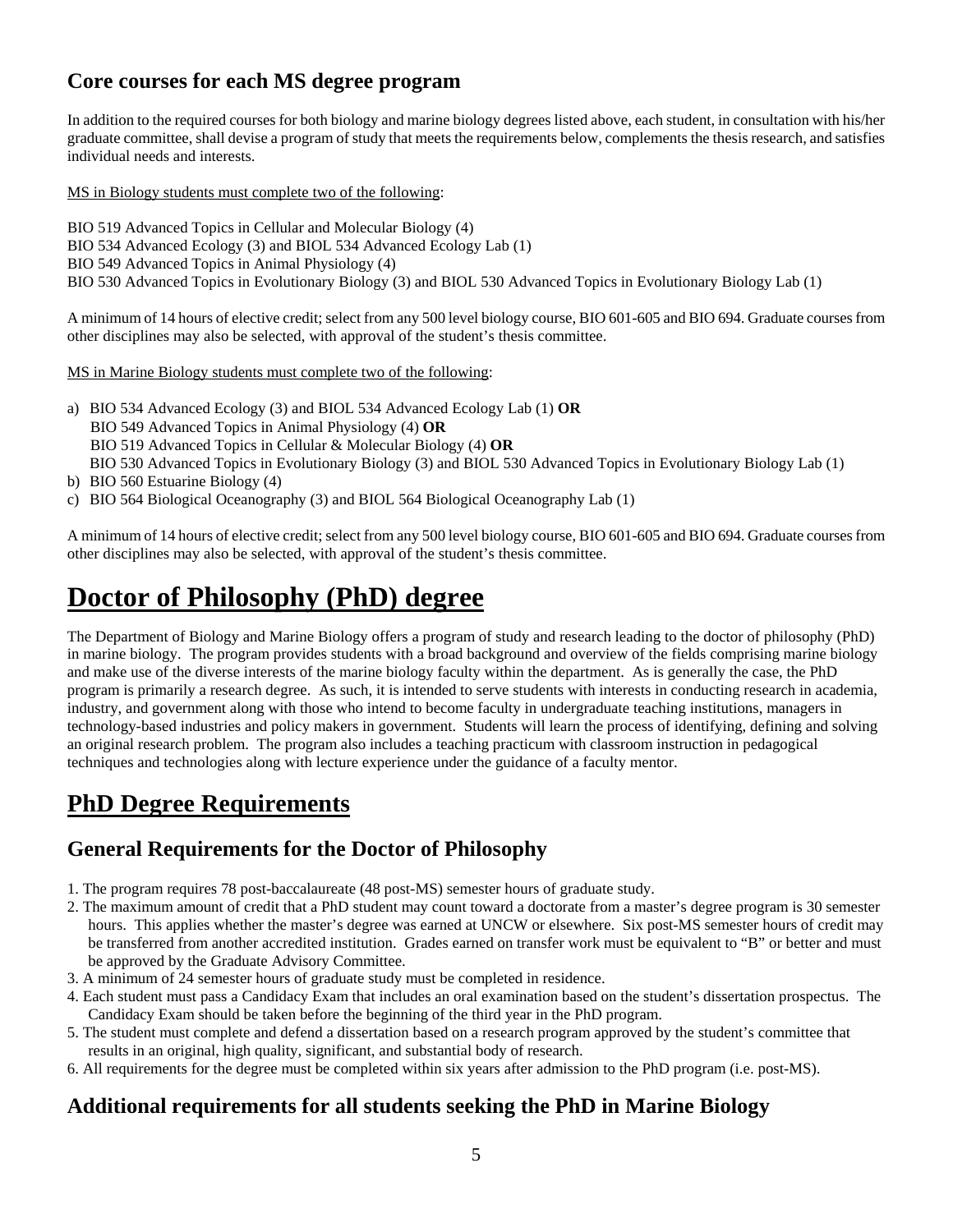- 1. Students must have a master's degree or must complete course and research requirements of a master's degree program within the department as described above.
- 2. Students must complete the following course requirements:

| Graduate Seminars in Marine Biology                                                   |  |  |  |  |  |  |
|---------------------------------------------------------------------------------------|--|--|--|--|--|--|
| (2-3 credit hr each; minimum of three differently numbered seminars required)         |  |  |  |  |  |  |
| BIO 601 Oceanography and Environmental Science*                                       |  |  |  |  |  |  |
| BIO 602 Ecology                                                                       |  |  |  |  |  |  |
| BIO 603 Physiology and Biochemistry                                                   |  |  |  |  |  |  |
| BIO 604 Cellular and Molecular Biology                                                |  |  |  |  |  |  |
| BIO 605 Evolution and Biodiversity                                                    |  |  |  |  |  |  |
| * Required of all students. Prerequisite: Biological Oceanography (564) or equivalent |  |  |  |  |  |  |
| Additional required courses:                                                          |  |  |  |  |  |  |
| BIO 690 Seminar                                                                       |  |  |  |  |  |  |

BIO 694 Practicum in College Biology Teaching (2) BIO 699 Dissertation (12)

In addition to the above requirements, each student, in consultation with his/her dissertation committee, shall select a minimum of **24** hours of elective credit that may include graduate courses and research hours (BIO 698).

#### **For Biology or Marine Biology MS students considering entering the PhD Program**

#### **Admission requirements**

Students will be admitted to the PhD program by a majority vote of the Graduate Advisory Committee of the Department of Biology and Marine Biology based on eligibility requirements and available resources. Under most circumstances, students admitted to the program will have met the following requirements:

- 1. Received a MS degree or equivalent from an accredited university OR, if entering with a BS, completed all the requirements for the MS marine biology degree at UNCW except submission of the bound thesis.\*
- 2. An overall graduate grade point average of at least 3.0 out of 4.0.
- 3. A score on the Graduate Record Examination General Test with a target of the 65th percentile or better (average for the verbal, quantitative and analytical writing sections).
- 4. A score of at least 550 on the paper version (79 on the computer version) of the Test of English as a Foreign Language (TOEFL) for applicants whose native language is not English.

**\***Under certain circumstances, a student may, with the support of his or her faculty advisor, choose to apply to the PhD program before completion of the requirements for the MS biology or marine biology degree. Students who choose this path after their first year of core courses and research planning must complete a new application, including letters of recommendation, to enter the PhD program. If accepted, these students would not take their MS oral preliminary exam, but would continue on with their study and take the PhD candidacy exam in year 3. Students who decide upon a PhD later in their academic career, and who have, thus, already taken their preliminary oral exam, may apply to the PhD program, again with the support of their advisor. Students who choose this path must complete a new application, including letters of recommendation, to enter the PhD program. If accepted, these students may decide to bind a MS thesis, or simply continue on with their study and research and take the candidacy exam in year 3.

#### **Documents to be submitted for admission to the PhD Program**

All applicants must submit:

- 1. An application for graduate admission
- 2. Official transcripts of all college work (undergraduate and graduate)
- 3. Official scores on the Graduate Record Examination (verbal, quantitative, and analytical writing)
- 4. Three recommendations with accompanying letters by individuals in professionally relevant fields, one from the intended faculty mentor.
- 5. Official score on the TOEFL (if applicable)
- 6. Current curriculum vitae<br>7. Detailed summarv of M.
- Detailed summary of M.S. thesis research (maximum of three pages)
- 8. Statement of interest for Ph.D. research (maximum of three pages)<br>9. Reprints or copies of any publications (if applicable)
- Reprints or copies of any publications (if applicable)

## **Departmental Policies related to Graduate Study**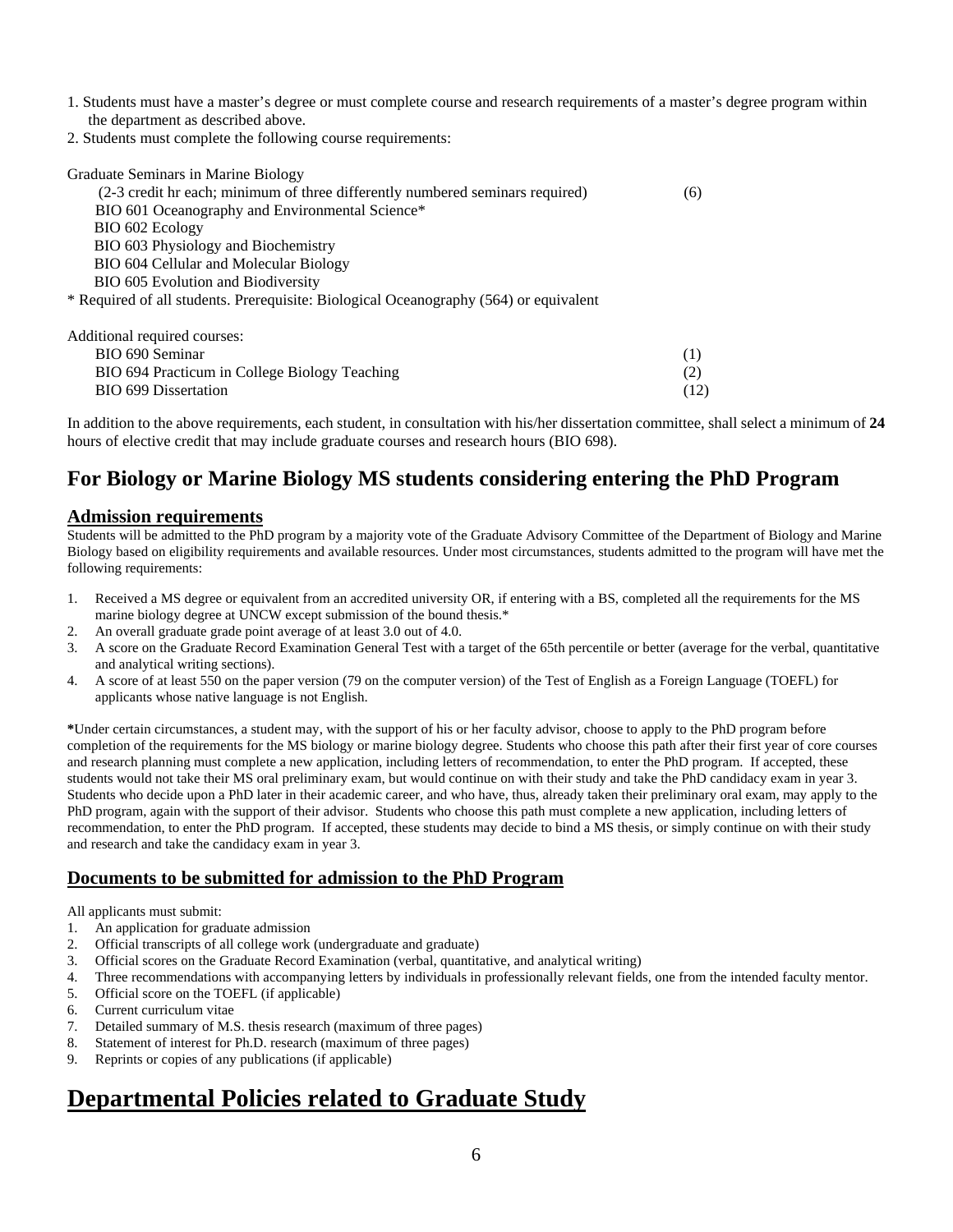#### **Role of the Graduate Advisor**

You must have a graduate advisor. Your advisor will be determined by mutual consent. Full-time students will not be admitted to the program unless they have obtained the consent of a faculty member to serve as their advisor. Part-time and non-degree students may be admitted without prior consent of an advisor. In such cases, the departmental graduate coordinator will serve as interim advisor. If you are unable to continue with your original advisor and, in consultation with the departmental graduate coordinator, are unable to obtain a new advisor, you will be ineligible to continue in the program.

The primary role of your graduate advisor is to help you choose a thesis topic and assist you with the design of your research program. Your advisor, therefore, should have expertise in the area of your research and usually will agree to advise only those students wishing to pursue a research topic within his or her range of expertise. Your graduate advisor will also help you in selecting other faculty members to serve on your graduate committee. The committee should be selected during your first year in residence. You should choose your graduate committee members based on their ability to provide you with additional expertise in designing and carrying out your thesis research. Any tenure-track graduate faculty member within the department is eligible to be your graduate advisor and the chair of your graduate committee if he or she provides the needed expertise. If pursuing a PhD, graduate faculty must also be eligible to recruit PhD students.

Under unusual circumstances, you may elect to change graduate advisors during the course of your degree. This process must be accomplished with the knowledge and consent of both your new and current graduate advisor, and in consultation with the departmental graduate coordinator, who will oversee the process and provide the necessary forms that must be completed.

#### **The Graduate Committee**

All graduate committees are formally appointed by the department chair. You should submit the appropriate form to notify the chair in writing of your committee choices. The chair will then make the formal appointments.

Your graduate committee will help you in many ways. Members will assist in putting together your degree program and must approve your program of courses. They will also assist you with the development of the research proposal and must approve the research project. They will be prepared to offer you advice and counsel throughout your degree program on any aspect of the program. Each committee member will read, edit, and evaluate your thesis and must approve the final draft. Your committee is responsible for conducting your comprehensive examinations and they will evaluate your performance to determine whether you pass or fail.

It is very important that your committee be carefully chosen and that you maintain close contact with each member throughout your degree program. It is especially important to keep them informed of your progress on research and the writing of your thesis. When they do not know what is being done, they will assume that nothing is happening. To assure that your committee is kept informed about your progress, the department suggests that the student's committee be convened **at least** once each semester. Forms reporting the outcome of each meeting are provided to all students and must be turned in to the graduate coordinator. The relationship between you, your advisor, and your committee is a critical one. Maintain good working relations, and generally the advisor and committee will be of great help. If the relationship becomes too distant, you will likely lose much of the opportunity to make the most of your time in the graduate program.

#### **MS**

For the master's degree programs in Biology and Marine Biology, the student will have a Thesis Committee.

Before the end of the first semester in the MS program, and in consultation with the major advisor, each student will select a Thesis Committee of at least 3 members.

At least two committee members, including your major advisor, should be from the faculty of the Department of Biology and Marine Biology.

The third committee member may be (1) a graduate faculty within our department, from another department at UNCW, or from a department at another university, (2) an adjunct graduate faculty member of our department, or (3) a PhD (or equivalent terminal degree) scientist outside of a traditional university setting, which would require a review of the individual's CV by the GAC, and approval as adjunct graduate faculty by the Graduate School.

A fourth committee member may be any of the above, or any other individual who can contribute to the MS student's scholarly development, and receives approval as adjunct graduate faculty by the Graduate School.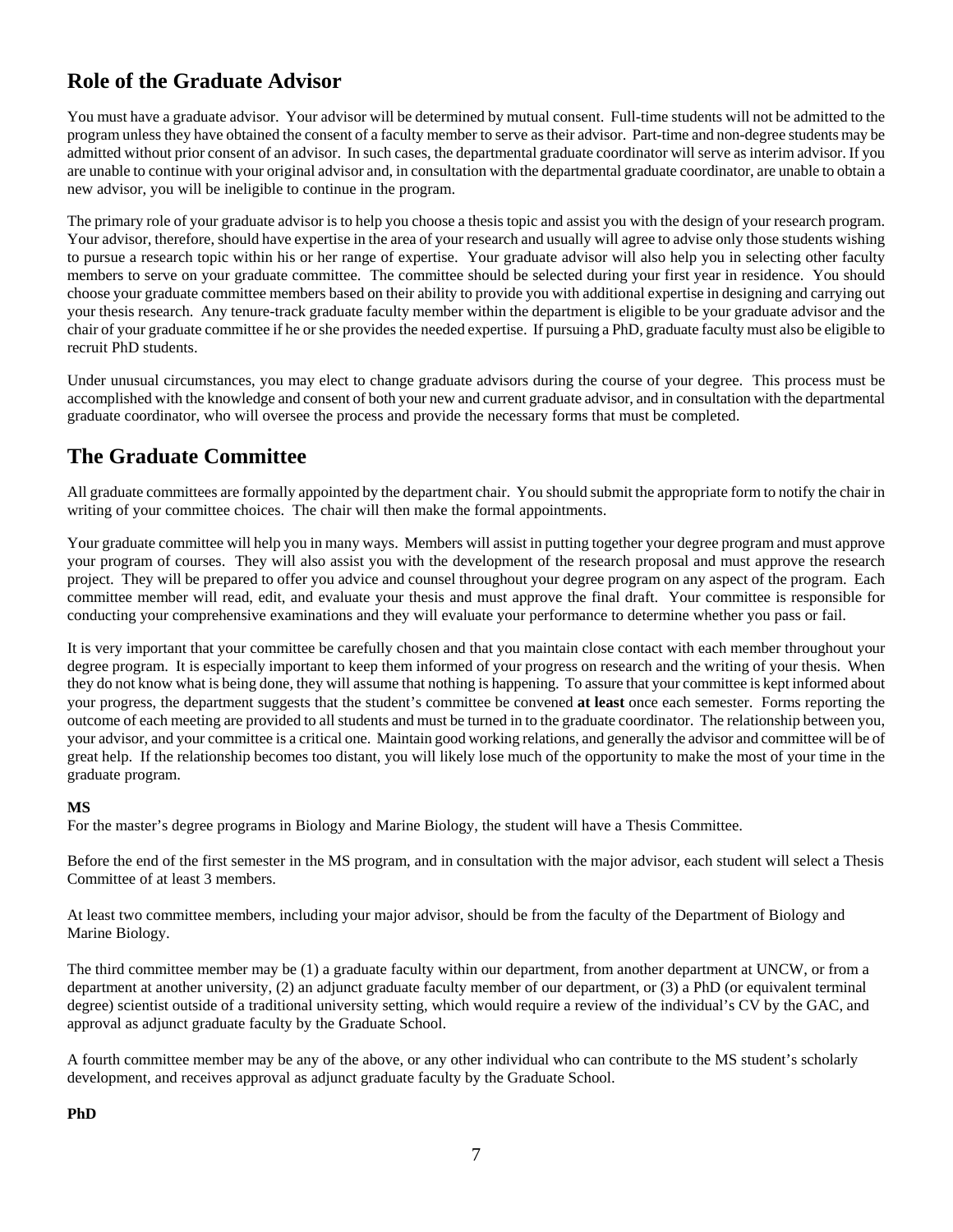For the Ph.D. degree program in Marine Biology, the student will have a Dissertation Committee.

Before the end of the first year in the Ph.D. program, and in consultation with the major advisor, each student will select a Dissertation Committee of at least 5 members.

Three of the committee members, including the major advisor, must be graduate faculty of the Department of Biology and Marine Biology.

The fourth committee member may be (1) a graduate faculty within our department, from another department at UNCW, or from a department at another university, (2) an adjunct graduate faculty member of our department, or (3) a PhD (or equivalent terminal degree) scientist outside of a traditional university setting, which would require a review of the individual's CV by the GAC, and approval as adjunct graduate faculty by the Graduate School.

The fifth committee member may be any of the above, or any other individual who can contribute to the PhD student's scholarly development, and receives approval as adjunct graduate faculty by the Graduate School.

One member must be from outside the department.

#### **Annual Review of Progress**

Annually, the departmental graduate coordinator will review the progress of each graduate student in the biology and marine biology programs. The review is designed to determine if you are making satisfactory progress toward your degree. Milestones such as completion of identified deficiencies, selection and meeting of your thesis committee, reports of committee meetings, presentation at the prospectus symposium, submission of a signed prospectus, and satisfactory progress in course work will be reviewed. Should your progress be less than satisfactory, the departmental graduate coordinator will meet with you and your faculty advisor to discuss strategies to help your progress.

## **MS degree policies**

#### **MS Thesis Prospectus**

Oversight of your course work and your original research is the responsibility of the university faculty. Failure to monitor these elements may result in considerable strain on the student-graduate advisor-university relationship. To promote a firm understanding of expectations of you in your educational and research program, a prospectus prepared early in your program is essential.

The prospectus should contain three elements: **(1) Program of Course Work, (2) Literature Review**, and **(3) Research Proposal**.

#### **1. Program of Course Work**

You and your graduate committee should develop, by mutual agreement, a course sequence for one to two years based upon projected course offerings.

- a. Your program should reflect the broad aspects of course offerings in biology or marine biology, but should provide some focus concerning your specific research interests.
- b. Your program should reflect your background and your preparation; it should remedy deficiencies from your undergraduate coursework.
- c. Your program should identify required and collateral courses so that all requirements are met.

#### **2. Literature Review**

A review of the pertinent primary literature concerning the specific research topic mutually agreed upon by you and your graduate advisor should be completed. The review should be considered a demonstration of your command of the primary literature within your intended field of study.

- a. Using conventional or computer-based searching techniques, and/or consultation with persons knowledgeable in the field, you should review major relevant research papers in your area of study.
- b. Your review should include broad papers in the field of study and specific papers related directly to the research topic.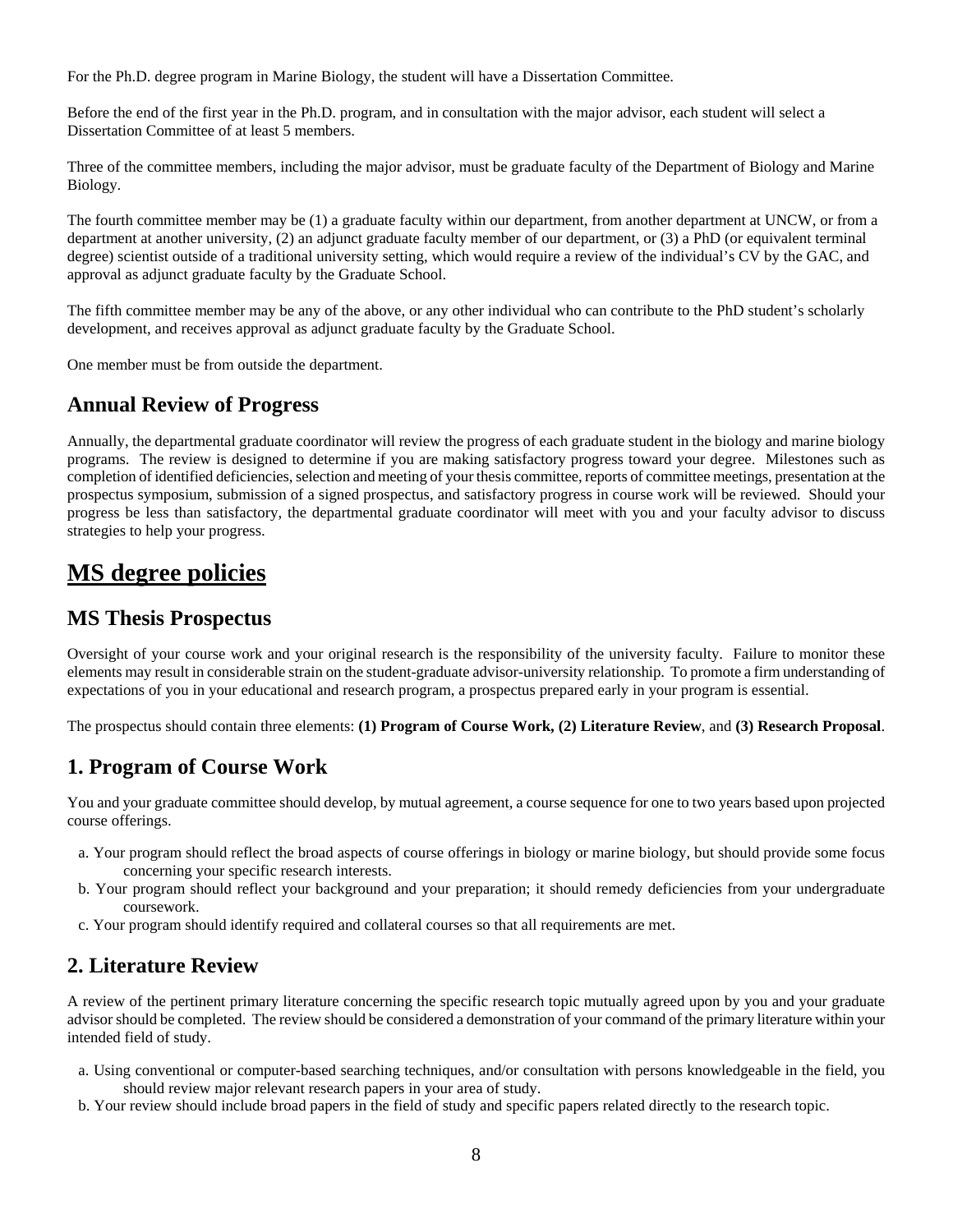- c. Your review should show the data gap which your research will address.
- d. Your review should be written in scientific style and include a literature cited section written in the format of a major journal in your field of study.

#### **3. Research Proposal**

A research proposal, written in narrative form, describing the objectives, hypotheses, methodology, and data analyses, should be completed before you start your thesis research.

- a. Your research proposal can be broad-based in nature, especially if the topic or approach is novel.
- b. The document should address the significance of the study considering the literature cited.
- c. The objectives of your study should be clearly stated. Objectives are measurable or demonstrative accomplishments.
- d. Hypotheses and anticipated results should be discussed.
- e. Your research proposal should include a timetable for accomplishment of the proposed objectives.
- f. The entire document should be considered conditional allowing changes because of circumstances beyond your control.
- g. Your methodology for accomplishing each objective should be presented in as much detail as feasible.
- h. The kinds of data to be collected and your method(s) of analysis should be clearly stated.
- i. Your research proposal can be used to measure your progress and to help develop a schedule for accomplishments.

#### **General Timetable**

To ensure the timely submission of the prospectus by the end of the second semester:

- a) A copy of the signed prospectus cover sheet must be submitted to the graduate coordinator, who will log the completion of the prospectus (a copy of the prospectus should be submitted directly to the Biology Office for placement in your file).
- b) Failure to submit the cover sheet to the graduate coordinator by the end of your second semester will result in a written warning with copies to your graduate advisor and department chair.
- c) Failure to submit the cover sheet to the graduate coordinator by the beginning of the third semester will result in a block on your registration for the third semester.
- The prospectus will be maintained as a part of your permanent record.

#### **Prospectus Symposium**

All MS students are **required** to participate in a Prospectus Symposium at the end of their second semester in residence. The graduate coordinator will schedule a Symposium at the end of each semester. Symposium presentations will consist of a 10-minute synopsis (with appropriate visual/multimedia aids) of the research question, hypotheses to be tested, research design and statistical analyses to be performed. Each student presentation will be followed by a 5-minute question-and-answer period.

## **The MS Comprehensive Examination**

The comprehensive examination is an oral exam designed to provide you with the opportunity to demonstrate your competence in the field of general biology and/or marine biology as well as in your area of specialization. It will also serve as a diagnostic tool to identify any areas in which your knowledge is deficient and provide avenues for remediation of any such deficiencies.

The scope of the examination should be discussed during an early committee meeting, and should include coverage of general biological knowledge in addition to a command of the specific discipline related to your thesis research. Questions that address biological topics that you should have in focus (based on recent course work) will be considered in developing the examination; however, your entire biological experience will not be neglected. Questions that explore your knowledge in the area of general biology (for example, physiology, genetics, ecology, structure, etc.) are appropriate for either biology or marine biology programs.

The comprehensive examination will be conducted by members of your thesis committee. Comprehensive examinations will be usually conducted within the first two weeks of each semester. You should plan to take the examination at the beginning of your third semester. The outcome of the examination will be pass, pass with requirements for remediation, or fail (student may retake the examination at the beginning of the next semester). Failure of the exam for a second time will result in dismissal from the program.

## **The MS Thesis**

#### **Thesis Credit**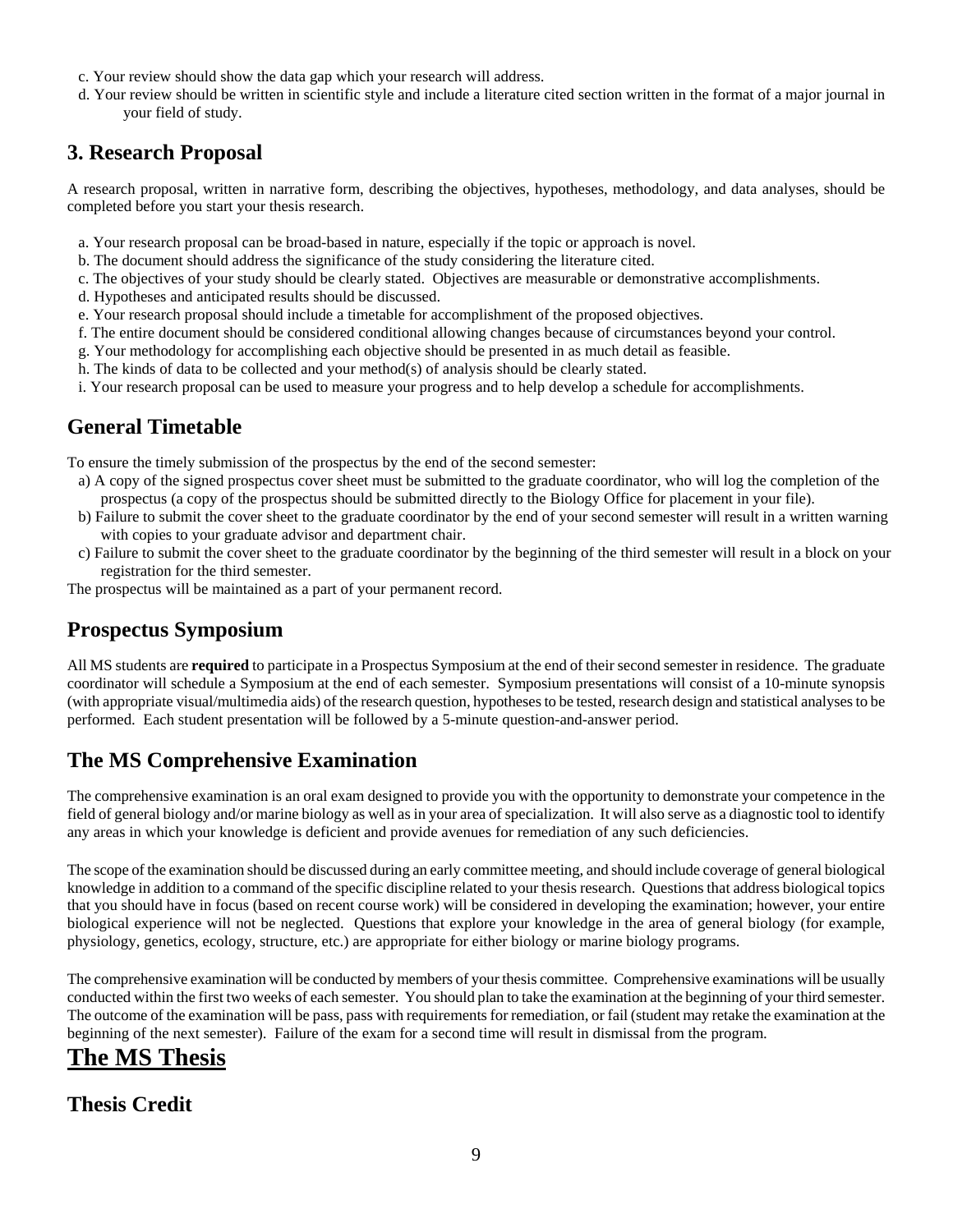You are required to register for a minimum of three (3) credit hours of thesis. A maximum of six (6) credit hours may be used toward the master's degree requirements. Since course work is usually taken during the initial semesters of graduate study, students often elect to register for thesis during their final semesters, although research may be initiated soon after admission. You should register for some thesis credits during any semester in which you are primarily working on your thesis.

#### **Philosophy**

Although course work is important, research and the resultant thesis are the unique experiences of graduate study. Consequently, the design of a realistic and well-defined research project should be considered the highest priority by you and your graduate advisor. A detailed prospectus outline helps you achieve this goal by explaining the steps in developing a review of the pertinent literature and a written narrative of the direction the thesis will take. This prospectus can be used by both you and your graduate committee for evaluating and overseeing your research progress.

Directed research can provide you with an opportunity to make a contribution to science, and more importantly, to learn firsthand the objectives, hypotheses, methodology, and data analyses and interpretations used in research. Since graduate students often lack experience in conducting research, it is important that your graduate advisor take an active role as teacher and advisor in the design and completion of your research.

#### **Authorship**

It should be the goal of both student and advisor to publish the results of the thesis research. Since there are many possible arrangements between you and your advisor concerning this work, several authorship arrangements are possible. The most common is for you to be senior author and the advisor to be junior author. However, when your research is part of an ongoing research project, authorship may be reversed. Sometimes, your graduate advisor may choose to not share authorship. Recognizing that these and other arrangements are possible and proper, and to avoid misunderstandings between you and your advisor, each student and advisor must complete the Authorship of Publications form when the thesis project is agreed upon. This form will be forwarded to the departmental graduate coordinator and it will become part of your permanent academic record. The chair's signature indicates that the agreement has been made. If circumstances later dictate that a new authorship agreement is appropriate, the department chair may approve a new arrangement if both parties approve.

#### **Citing the work of others**

The writing of a thesis involves both presentation of research findings and evaluation of these findings concerning work done by others. Thus, the incorporation of the body of knowledge existing--relative to the research being reported--is most important. This process involves the frequent and careful citing of work published by others in the body of scientific literature. Such citations should be carefully done and should conform to the principles set forth in the CBE Style Manual<sup>1</sup> and in the journal in which you expect to publish. It is occasionally necessary to cite work not yet published. This is usually done after a personal contact with another researcher and is cited as a "Personal Communication." To prevent misinterpretation of the unpublished findings of another worker, such citations should be based only on the written transfer of information.

## **Thesis Format**

It is the general policy of the Graduate School and the Department of Biology and Marine Biology that your thesis should be in the format of an article ready for submission to an appropriate scientific journal. Thesis guidelines are available on the Graduate School web site: http://www.uncw.edu/gradschool/thesis.html

All instructions for the format of the thesis should follow these guidelines. Detailed presentations of data should be in appendices and should be sufficient to allow future students to repeat the work or to make comparisons between your data and newly gathered information. You should realize, however, that graduate advisors will differ in opinion about what is an appropriate length and style of a thesis. You should discuss this with your advisor before beginning to write and make sure that both of you have an understanding about what format is to be used and how much detail is to be included.

Extensive reviews of literature and methods, of course, are rightfully parts of your prospectus, a document where, by design, you show your mastery of relevant background information before committing to a focused project. However, you should **not** submit a thesis clogged with pages and pages of material that will never be published in a respectable journal. Students can refer to the following reference for more information on style and content: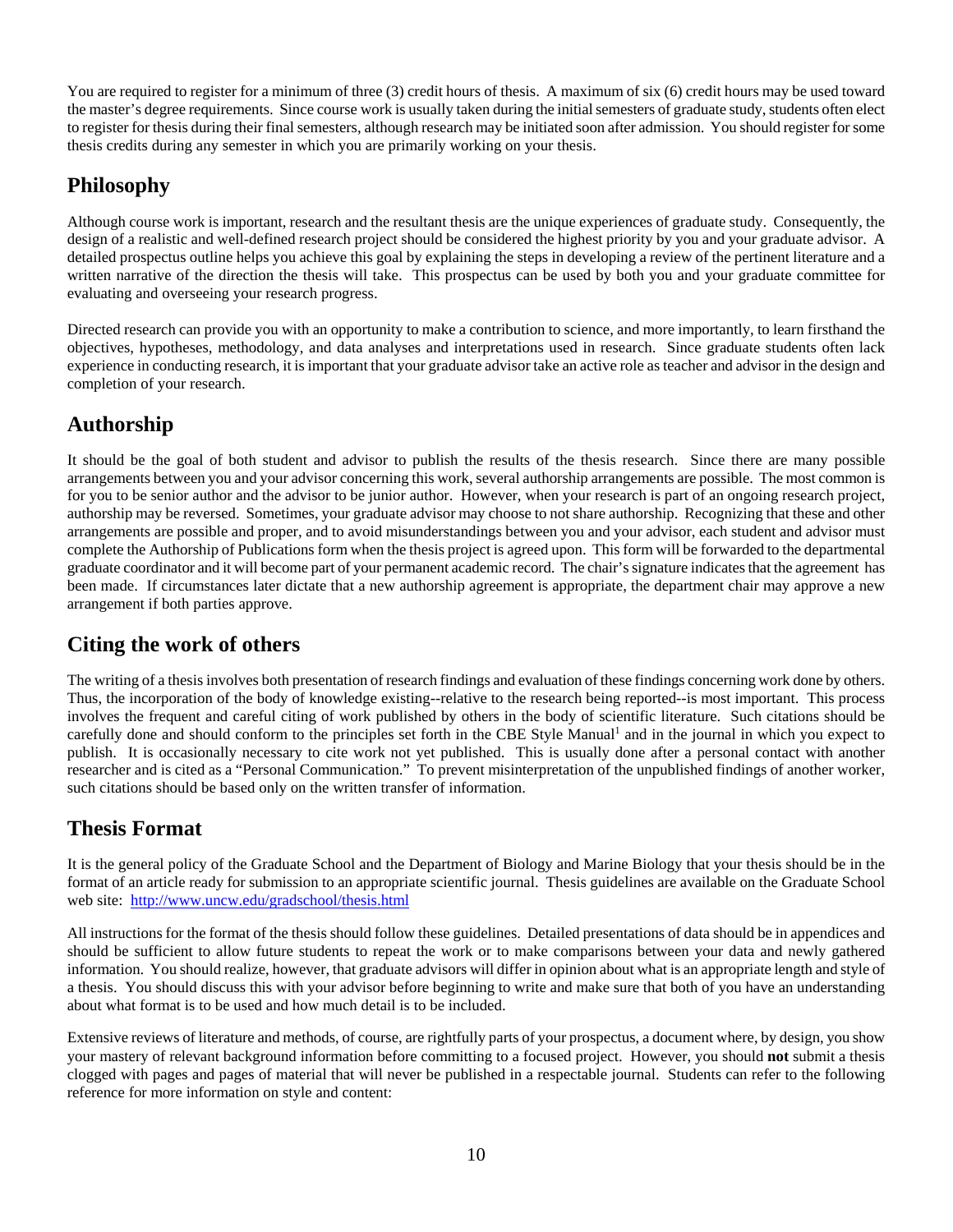Council of Biology Editors, Style Manual Committee. 1978. Council of Biology Editors style manual: a guide for authors, editors, and publishers in Biology and Marine Biology.  $4<sup>th</sup>$  ed. Arlington, VA: American Institute of Biological Sciences, 265 pp.

Besides the two copies of the thesis required by the Graduate School, you should submit one copy on 100% cotton rag paper for the Department. This copy will be bound, at Departmental expense, and will be kept on file in the Departmental office. The format of your thesis will be discussed in some detail in *Biology 501 - Methods in Scientific Research*, offered during the fall semester of each year.

#### **Thesis Review by the Graduate Dean**

After your graduate advisor and committee have reviewed your thesis and determined that it is in proper journal format and conforms to the thesis guidelines, you should submit one complete copy of your thesis to the Graduate School for format approval. The copy of the thesis must be accompanied by the thesis format form which is available as an interactive/ printable form on the Graduate School web site at: http://www.uncw.edu/gradschool/thesis.html

Because this copy will be subject to edit in the Graduate School, it should be printed on low-grade paper. The thesis **must** be submitted for format approval before the defense of your thesis can take place.

Following the defense of your thesis and the incorporation of all changes requested by your committee, you should submit three (3) complete copies of your thesis to the Graduate School. These three copies should be printed on 100% rag-content paper. (Note: You do not pay binding fees for these copies.) At this time, submit as many extra copies of your thesis as you wish to have bound. These copies must be printed on white paper with a quality paper of your choice, although 100% rag-content paper is recommended. These are your personal copies and will require a nominal binding fee (contact the Graduate School for current information). Please include a name, address and telephone number where you can be reached to pick up these copies when they are returned from the bindery.

Your thesis does not fulfill the degree requirement until it has been signed by the dean of the Graduate School. The thesis title and date of approval must be filed in the Graduate School before the degree requirement is officially met.

#### **Theses as Public Documents**

It is the policy of the Department of Biology and Marine Biology to make all theses available to the public. The William Madison Randall Library of the University of North Carolina Wilmington will be the location where the public may view theses.

#### **Admission to Candidacy**

A candidate for a graduate degree is a student who has been approved for graduation at the end of a specific semester, subject to the completion of ongoing courses and/or research as outlined in the application for graduation. You apply for candidacy by filing an application for graduation. Applications for graduation are obtained from the Graduate School. Semester deadlines for submission of these applications are published annually in the university Calendar of Events and posted on the Graduate School website. Your graduate advisor and the departmental graduate coordinator must sign your graduation application. If you apply for candidacy, but fail to meet the deadline for a particular graduation, you must notify the Graduate School, specifying a new graduation date.

#### **Defense of your Thesis**

The defense of your thesis administered by the Department of Biology and Marine Biology is designed to provide you with an opportunity to (1) demonstrate your competence in your chosen field of expertise, and (2) display argumentative and persuasive skills augmented with data collected by sound scientific methods. Your thesis defense may be scheduled once you have completed your research and have prepared the final draft of your thesis and submitted it to the Graduate School for format approval.

#### **Format of the defense**

The format of the thesis defense will involve a public presentation (departmental seminar) describing the results of your thesis research. The public seminar will be followed by a private thesis defense before your committee. Your thesis committee will take this opportunity to question you on all phases of your research and your written thesis. Normally, the private defense of your thesis will immediately follow your public presentation (departmental seminar); however, under appropriate circumstances and with **prior** approval of your committee and the graduate coordinator, the date and time of the committee defense may be separate from the date and time of your public seminar. However, in all cases, the public seminar **must coincide with or precede** the committee defense.

The examining committee will include a member of the department's Graduate Advisory Committee or an appointed representative.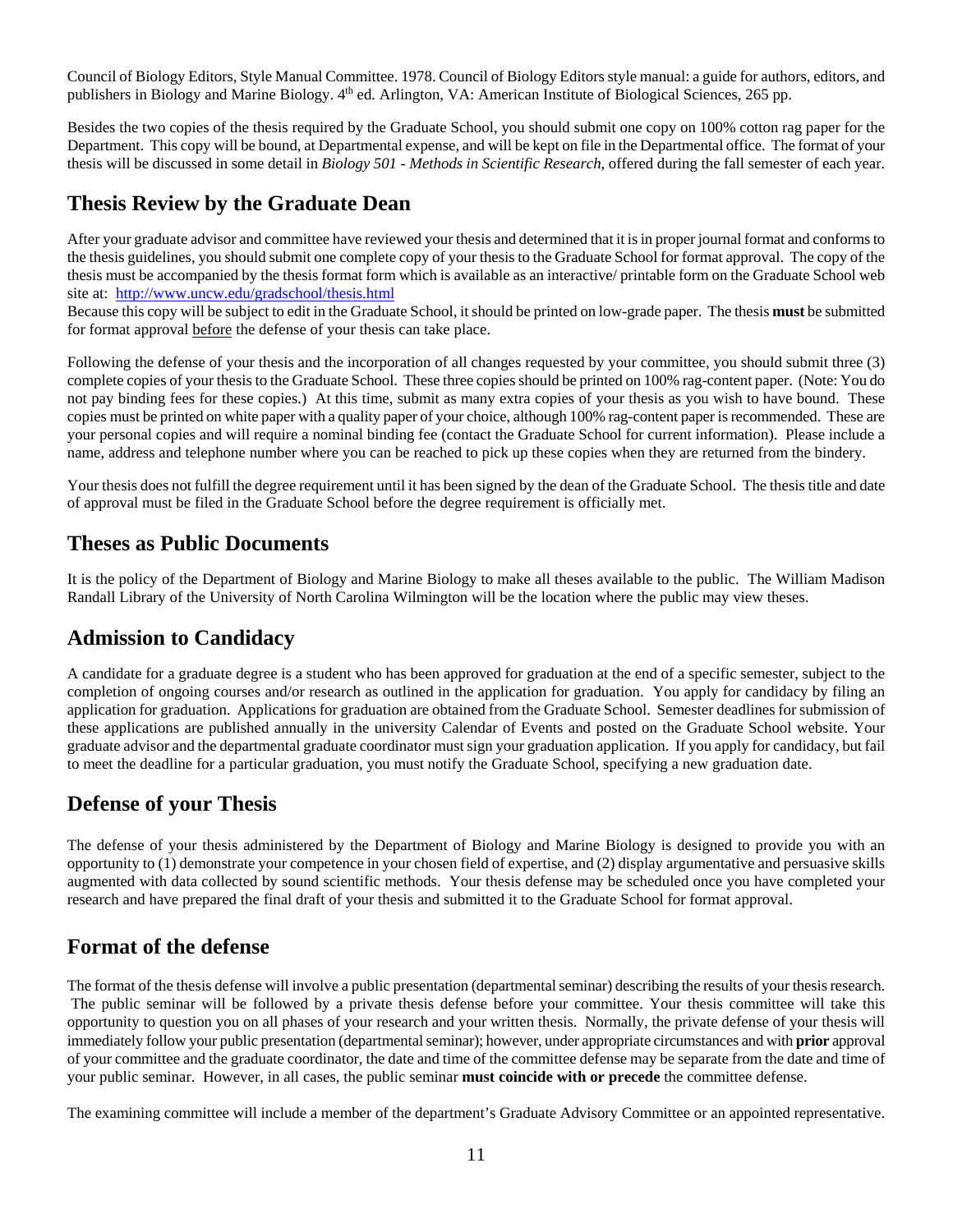This additional member will serve as a reader and may participate in your thesis defense. **It is your responsibility to ensure a reader has been assigned**.See the graduate coordinator at least 2 weeks before your scheduled thesis defense to arrange for a reader assignment. **It is also your responsibility to notify the Graduate School of the time and place of your public seminar and thesis defense before your committee**.You must take a copy of your thesis abstract to the Graduate School office no later than 10 days prior to your thesis defense.

#### **Defense Procedure**

At least 15 days before you wish to conduct the defense of your thesis, you should submit a request to your graduate advisor who will then schedule your thesis defense. At least **one week** before the scheduled date of the defense of your thesis, you must submit a copy of your thesis to each committee member and to the appointed departmental reader. This should be a complete copy, as close to final draft as possible. Figures and tables should be of finished quality. Each committee member will study and edit the thesis before your thesis defense. Should the committee determine that your thesis is not sufficient for a defense, they may cancel your scheduled thesis defense and request that it be rescheduled for a future date.

At the conclusion of your thesis defense, the copies of your thesis containing each member's suggestions for changes will be returned to you. Your committee will inform you whether you have passed or failed your thesis defense after the committee has had an opportunity to deliberate on the quality of your responses to their questions, your oral performance, and the condition of your thesis.

If you pass your thesis defense, you must prepare a final copy of your thesis based on the written and oral comments provided by your committee. Should you fail your thesis defense, your committee will schedule a second defense after what it considers an adequate interval for further study or for revision of your thesis, typically a period of three months.

## **Appeal of Examination Evaluation**

The burden of proof of unfair treatment always rests with the student making the appeal. Appeals will not be entertained until the student has exhausted existing policy, namely that a second comprehensive examination has been taken after a three-month waiting period has elapsed; excluding:

- a. when any form of harassment (sexual, racial, national origin, etc.) is alleged.
- b. when the appeal alleges arbitrary or capricious action, including deviations from established procedure that clearly affect the outcome of the examination.

In these instances, the appeals procedure may be initiated without the requirement of having taken a second examination.

If you wish to appeal the decision of the examining committee, you should first present evidence of discrimination or violation of due process to the chair of the department, who may consult with the departmental graduate coordinator and the faculty member(s) involved in evaluating the examination, in seeking resolution of the dispute.

Failing resolution at the departmental level, the student may appeal to the dean of the Graduate School for review and mediation. The appeal must include supporting information, copies of which shall be sent to the departmental graduate coordinator, the chair of the department, and faculty member(s) involved. The dean of the Graduate School shall request written information about the case from the department, with the intent of resolving the issue through informal consultation. However, failing in that effort, the graduate dean will assemble a formal hearing before the Student Affairs Committee of the Graduate Council, with the exception that no member of the hearings panel may be a member of the faculty of the student's department. Other members of the Student Affairs Committee also may disqualify themselves should there be a personal or professional conflict of interest. In such cases where a replacement member to the Student Affairs Committee is required, the dean shall appoint another member from the Graduate Council to serve on the panel.

The Hearings panel shall be supplied with copies of the information at hand and after that hold whatever hearings and meetings it deems necessary. The dean of the Graduate School shall chair the meeting, but shall not be involved in any deliberations concerning the outcome of the hearing. All parties involved have the right to appear before the panel, if they wish, but otherwise need not do so. The panel shall forward its recommendation to the graduate dean who, after considering those recommendations, shall notify the student in writing of the final decision, with copies sent to the departmental graduate coordinator and the chair of the department. The matter, as an academic issue, ends at this time.

## **PhD degree policies**

#### **Procedures for the PhD Prospectus, Prospectus Seminar, and Candidacy Exam (All must**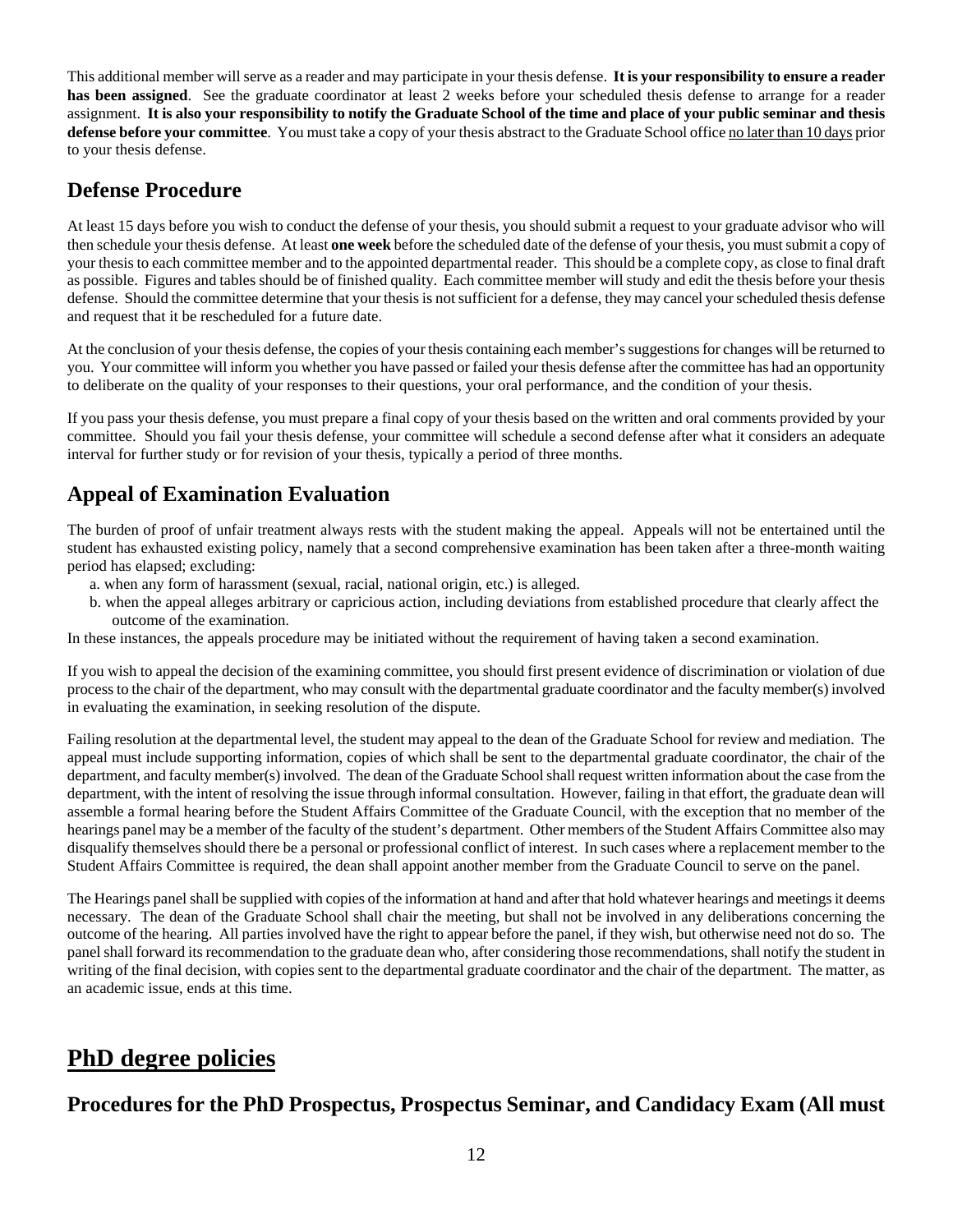## **be completed before the beginning of the 3rd year in the Ph.D. program)**

Prospectus: All PhD students are required to complete a written dissertation prospectus that outlines their plans for their PhD research. The prospectus should contain well-defined objectives and experimental approaches, and should be of sufficient breadth and depth to demonstrate mastery of the literature in the field and how the intended research will contribute to the discipline. Once a draft of the prospectus is completed, it should be distributed to the committee members, and a committee meeting should be scheduled to discuss and approve its content.

Prospectus seminar: After the prospectus has been approved by the dissertation committee, PhD students must give a seminar during which the proposed research will be presented to the faculty and students in the department. The seminar should be 40-50 minutes in length, with 10 or more minutes for questions.

Candidacy exam: After completing the departmental prospectus seminar, PhD students must take the oral candidacy exam. The purpose of the PhD candidacy exams is to test the breadth and depth of the student's knowledge in the chosen area of marine biology and supporting disciplines. In preparing for the candidacy exam, students should discuss the format and areas of focus with individual members of the advisory committee. While topics central to the prospectus are likely to be emphasized during the exam, some committee members may also wish to explore other areas, so it is important that each student has a clear understanding of the committee's expectations in advance of the exam. The candidacy exam should last 2-3 hours. A passing vote from four of the five committee members is required to pass the oral candidacy exam. Upon successful completion of the candidacy exam, the student will be admitted to doctoral candidacy.

A student who fails the candidacy exam may, at the discretion of the student's advisory committee, be permitted to take a second oral candidacy exam within 3 months. Alternatively, the committee may wish to allow the student to respond in writing to questions covering topics that were inadequately addressed by the student during the oral exam. If a student fails the second candidacy exam (either written or oral), those who do not possess an MS degree would have the option of completing their MS degree; those who already possess an MS degree would have to withdraw from the PhD program.

#### **The PhD Dissertation**

You must complete and defend a dissertation based on a research program approved by your dissertation committee that results in an original, high quality, significant, and substantial body of research. You must orally present and successfully defend the dissertation to your dissertation committee in a defense that is open to the public. A copy of the dissertation must be made available for review by your dissertation committee at least two weeks prior to the public defense.

## **The Defense of the PhD**

The format, procedure, and appeals process for the defense of the PhD degree are similar to those outlined above for the MS degree.

## **Residency Requirement**

PhD students must satisfy the residency requirement for the PhD program by completing at least 24 hours, either as course work or research credits, in residence.

#### **Graduation and the Awarding of Degrees (MS and PhD)**

Graduate degrees are conferred by the university three times each year: May, August, and December. Students that successfully complete their defense will have their degree conferred based upon the date of completion of all requirements (e.g., spring completion = May degree; summer completion = August degree; and fall completion = December degree). You are eligible to participate in either December or May Commencement ceremonies, based on the expected time that your degree will be conferred. If your degree is conferred in August, you can participate in Commencement ceremonies the following December. No diplomas will be given out at any ceremony. Your diploma will be mailed to you. Students receiving graduate degrees in December and May are expected to participate in Commencement ceremonies. All students participating in the Commencement ceremonies must order academic regalia 2-3 months in advance.

## **Academic Regulations and Procedures**

#### **Transfer of Graduate Credits**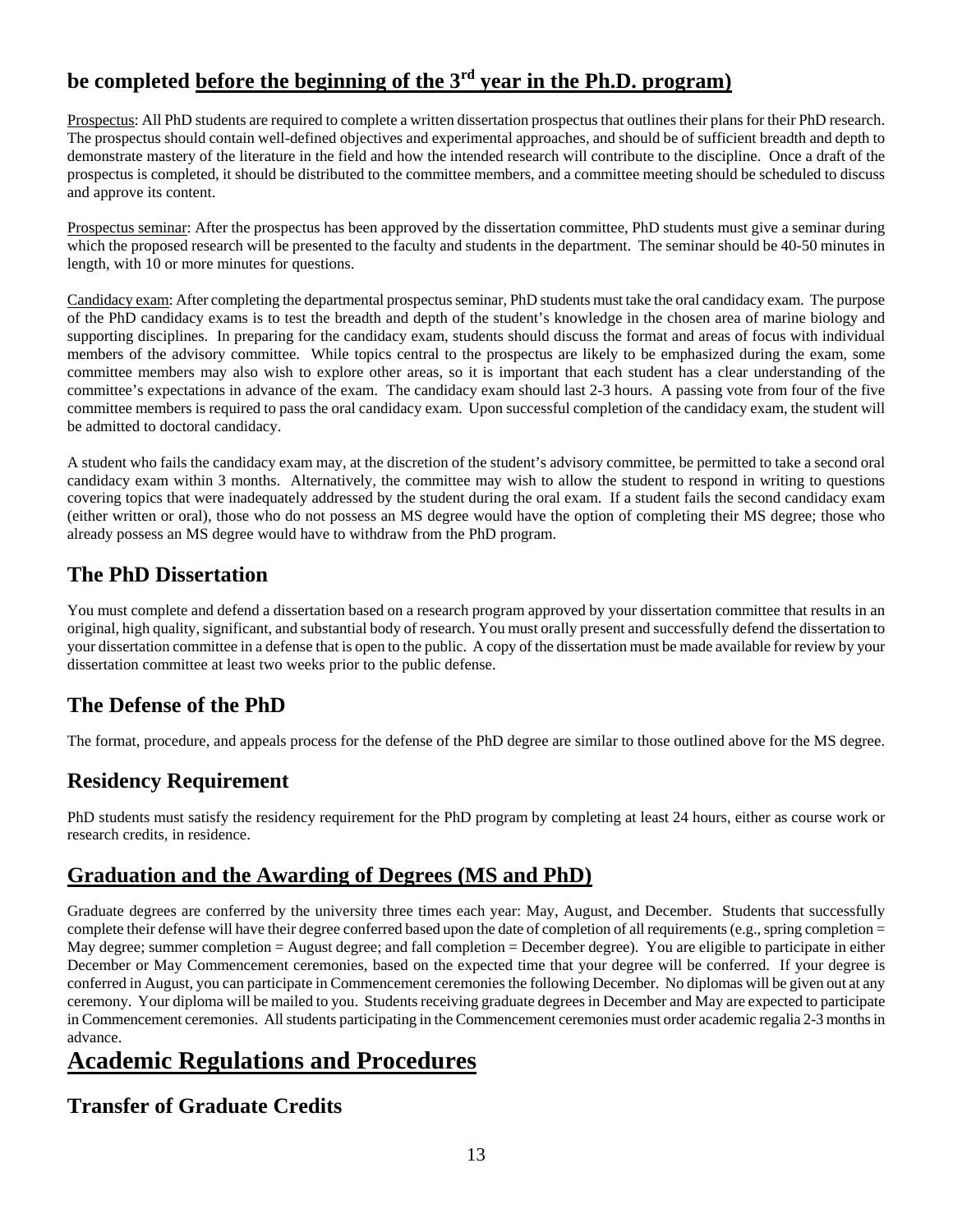You may transfer a maximum of six (6) semester hours of graduate credit from another accredited institution. Under special circumstances, you may transfer additional credit by submission of a petition, endorsed by the chair of the Department of Biology and Marine Biology, to the Graduate Council of the University. You may start this process by indicating your desire to seek additional transfer credits in a written memorandum to the departmental graduate coordinator.

Graduate courses that you have taken while enrolled as an undergraduate are not transferable unless they are approved by the dean of the Graduate School at UNCW **before** taking the course.

No grade less than B, or equivalent, may be transferred. You obtain graduate transfer credit by having the departmental graduate coordinator submit a request to the dean of the Graduate School. This request must have the approval of the chair of the Department of Biology and Marine Biology and must be accompanied by an official transcript.

A student enrolled in the UNCW graduate program may take up to six (6) hours of credit at another accredited institution. You must have prior approval of the dean of the Graduate School **before** taking the course.

#### **Deficiencies in coursework**

Your graduate advisor and your graduate committee will evaluate your undergraduate program as you enter one of the MS degree programs and may require that coursework deficiencies be remedied. You may fulfill a deficiency by taking one or more undergraduate courses before graduation, and you must receive a passing grade. However, no graduate credit will be given. In many cases, you can receive graduate credit for an undergraduate course by taking the course under the BIO 591/691 listing. This will require that you meet with the course instructor to agree upon the course listing and credit hours, and the means of evaluating graduate level work in an undergraduate course (graduate students will be expected to perform additional assignments to those of undergraduate students).

#### **Full-Time Status**

Full-time status requires a minimum enrollment of nine credit hours. However, a graduate student may also be considered full-time when enrolled for less than nine hours if (1) the student holds a teaching or research assistantship or (2) is enrolled for one to three hours of thesis work or (3) is enrolled in GRC 600 (continuous enrollment) or (4) is enrolled in PSY 598 (Internship). Half-time status begins with at least four and a half (4.5) credit hours. A student may not enroll beyond two terms of continuous enrollment (GRC 600). No course enrollment is required during summer.

#### **Directed Independent Study (BIO 591) and Research (BIO 598 or 698)**

Directed Independent Study is designed to allow students to spend focused time researching or studying a particular topic (often, but not always related to your thesis research). This course designation is also sometimes used to enroll for graduate credit when you participate in an upper level undergraduate course to remedy a deficiency. All Directed Individual Study courses must have approval of the instructor (this will generally be either your graduate advisor or the instructor of an upper level undergraduate course that you are taking), the graduate coordinator, and the dean. You may accomplish this by completing a Directed Individual Study form that can be found on the Graduate School website: http://www.uncw.edu/gradschool/registration/forms.html . MS thesis (BIO 598) or PhD dissertation research (BIO 698) allow students to receive credit for research that is a part of their thesis or dissertation.

#### **Adding and Dropping Courses**

You must obtain a form from the course instructor to add or drop courses. Complete the form and obtain the required signatures. The form must be turned in to the Graduate School office during the add/drop period.

#### **Auditing Courses**

If you are interested in auditing a course, you should review the requirements in the Graduate Catalogue and speak to the instructor.

#### **Course Waivers and Substitutions**

You should consult the departmental graduate coordinator. The coordinator can request that a particular course be waived; however, the request must be approved by the dean of the Graduate School. You should consult your graduate advisor and the departmental graduate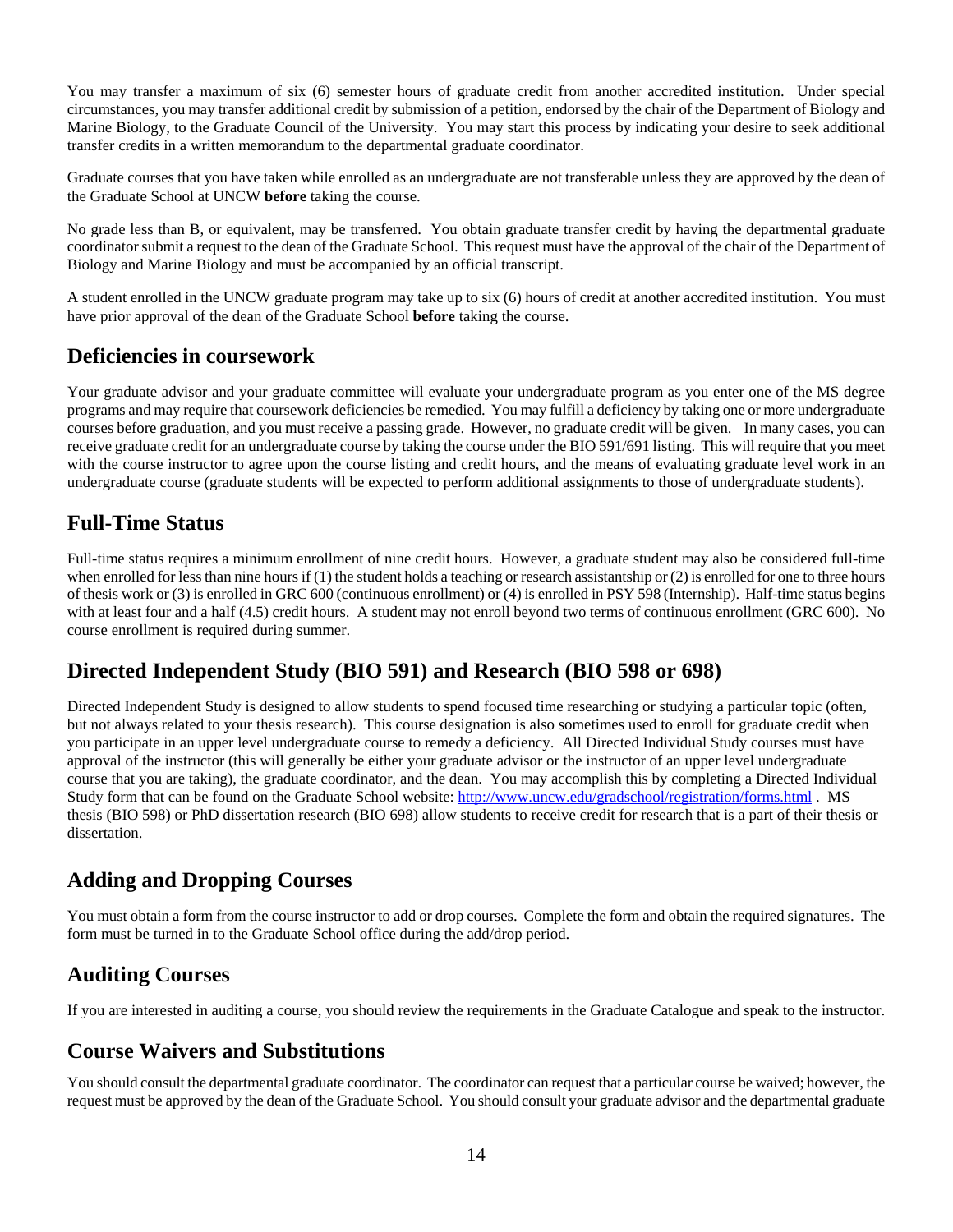coordinator to request a substitution of a course or other degree requirement. The departmental graduate coordinator will complete the substitution form and forward it to the dean of the Graduate School for approval.

#### **Degree Time Limit**

You have five years from the date of your initial entrance into the graduate school to complete your MS degree; six years for a PhD. When extenuating circumstances warrant, the Graduate School may grant you an extension. Consult the departmental graduate coordinator. You will not be permitted to register beyond five (MS) or six (PhD) years without prior approval of the dean of the Graduate School.

#### **Incomplete (I) Grades**

If you do not complete the required materials for a course during the normal academic term (e.g., your field research requires you to miss classes before the semester is completed), you will be assigned a grade of Incomplete (I). Generally, you will have arranged this ahead of time with the course instructor. Once an Incomplete has been assigned, you have a maximum of 12 months to complete the required materials for the course. The instructor may set the maximum allowable period for completion of the course materials at less than 12 months, but the extension can never exceed 12 months. If the time allowed to you is less than 12 months, this information will be transmitted to you in writing, with a copy to the dean of the Graduate School. Once you have completed the course requirements to the satisfaction of the instructor, he/she will re-assign your grade appropriately. If you do not complete the required materials within 12 months (or a shorter time period as assigned by the instructor), the grade of (I) will be converted to a grade of (F). A single grade of (F) renders you ineligible to continue in the graduate program.

#### **Withdrawal from a Course or Graduate School**

If you wish to withdraw from a course or from the graduate program, you must complete the withdrawal form obtained directly from the Graduate School. Check the academic calendar each semester for withdrawal deadlines. A grade of (W) is assigned for a course when a withdrawal is processed before the published deadline; after the deadline, a grade of (F) is assigned. See the Graduate Catalogue for details on formal withdrawal from the graduate program.

#### **Grading**

Grades for graduate students enrolled in graduate courses are assigned as one of the following:

- A (4 quality points) excellent A- (3.67 quality points)  $B+(3.3)$  quality points) B (3 quality points) - completely satisfactory B- (2.67 quality points) C+(2.33 quality points) C (2 quality points) - minimally acceptable F (0 quality points) - failure S - satisfactory progress (thesis 599 or dissertation 699) U - unsatisfactory progress (thesis 599 or dissertation 699) I - work incomplete
- W withdraw passing

## **Grade Appeals**

If you protest a course grade, you must first attempt to resolve the matter with the instructor involved. Failing to reach a satisfactory resolution, you may appeal the grade following the procedures outlined below. Such appeals must be made by the last day of the next regular semester. You must present your appeal in writing to the dean of the College of Arts and Sciences. By conferring with you and your instructor, the dean will seek resolution by mutual agreement. Failing such resolution, the dean will transmit the written appeal to the dean of the Graduate School. The dean of the Graduate School will convene the Grades Appeals Committee.

The Grade Appeals Committee will consist of the graduate dean as chair and five members of the graduate faculty appointed by the dean of the Graduate School. If the committee affirms the instructor's decision, the graduate dean will notify you, the faculty member, and the dean of the College of Arts and Sciences in writing. If the committee supports your appeal, it shall prescribe the method by which you will be reevaluated. If the reevaluation results in a grade change, the established course grade change procedure will be followed. The grade resulting from the reevaluation is final and may not be appealed further.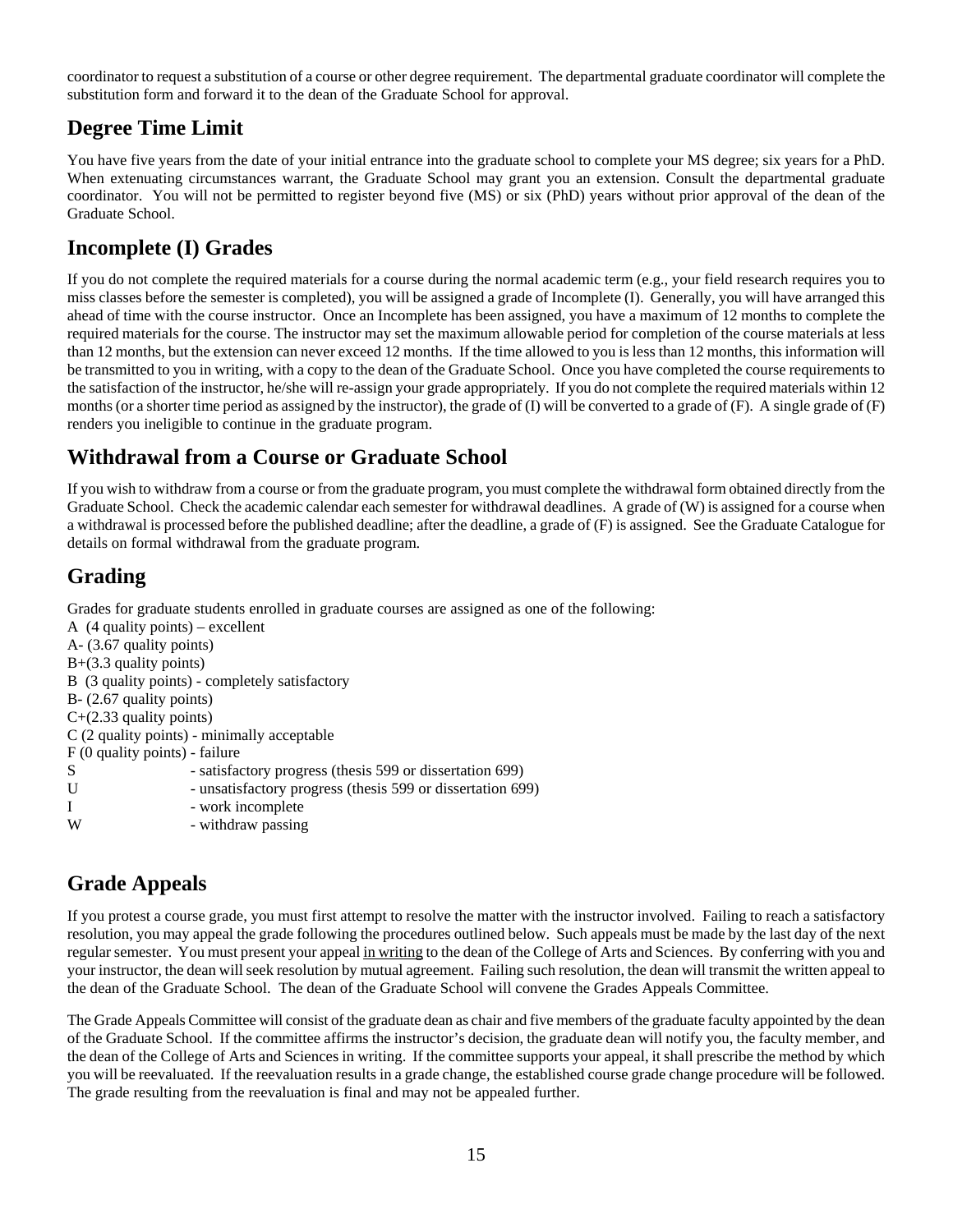## **Academic Grievance Procedure**

Graduate students who have academic or procedural concerns, other than grades, should attempt to resolve those concerns at the lowest academic level as soon as possible, generally no more than 90 days after the event giving rise to the complaint. The first level for redress is with the appropriate faculty member. Within 30 days of failing to reach a satisfactory resolution with the faculty member, the student may appeal to the department chair. Failing resolution at the department level, the student may, within 10 business days, appeal jointly to the dean of the College of Arts and Sciences and to the dean of the Graduate School. The deans (or their designees) will conduct interviews with all parties to arrive at a resolution of the issue. The mutually agreed upon decision of the deans will be final and not subject to further appeal. Complaints that fall within the categories of sexual harassment, improper personal relationships, personal discrimination, unlawful workplace harassment, or workplace violence should be filed in accordance with Appendix J of the *UNCW Code of Student Life*.

#### **Retention**

To remain in good academic standing, you must maintain satisfactory grades and be making substantial progress toward the completion of your thesis or dissertation research. Three grades of C or one grade of F will result in your dismissal from the graduate program. Further, if you fall below a 3.0 GPA at any time, you will be placed on academic probation and have three subsequent courses to bring your GPA up to at least 3.0. In addition, you must have at least a 3.0 GPA to begin any program-specific comprehensive examination and thesis/dissertation research. You must have no less than a 3.0 GPA on all graduate-level courses to graduate. Grades of A, B, C, F, S, U, and W are permanent grades and can be changed only by the dean of the Graduate School in cases of arithmetical or clerical error or because of a grade appeal.

#### **Graduate Courses**

Graduate courses are fundamentally different from undergraduate courses, and it is important for new graduate students to recognize this difference. Graduate courses are usually designed such that student participation is a major part of the class format. Therefore, graduate students are *expected* to take an active role in the course, and in so doing they help to shape the class structure. Participation by students includes *preparing* for class in advance, asking questions and otherwise *contributing to discussions*, and possibly *presenting* materials as part of the course. Therefore, the passive learning that may have been sufficient in some undergraduate courses is inappropriate at the graduate level, where students are expected to take partial ownership of the class.

Many graduate courses will include reading primary literature (i.e., journal articles), rather than using a textbook. This is more challenging and often requires the students to do some additional textbook–level research in order to fully understand the primary literature. Acquiring skills in evaluating primary literature is often a core goal of graduate courses, as the primary literature is the information currency of science.

There are two levels of graduate courses in our department. 500-level courses are open to all graduate students and are taught at a level appropriate for the M.S. degree programs. 600-level courses are Ph.D.-level and are also open to all graduate students, but enrolling in these courses requires permission from the instructor. The permission requirement is simply to ensure that Ph.D. students who need the course are not excluded, and also to allow the instructor to confirm that the students in the class have a background suitable for the course content. 600-level courses often have fewer credit hours and may cover a more specific topic area than 500-level courses. As such, they tend to vary more from year to year in topic than do 500-level courses. These courses may also demand more participation from graduate students than 500-level courses. The expectation for student performance will also be higher in 600-level courses, and it is generally expected that students are more independent and are able to critically evaluate literature and data and identify relevant unanswered questions that should be addressed. While 600-level courses may appear to be more free-form, it is the instructor's responsibility to ensure rigor, as well as provide sufficient structure, learning objectives, and feedback to students regarding their performance.

#### **Preregistration and Registration**

You should seek registration advice from your graduate advisor, and if necessary, from the departmental graduate coordinator before registering, and all registration is online through SeaNet. To assure a seat in the classes you wish to take, you should take advantage of the preregistration process available to you following your first semester in residence.

#### **Re-enrollment**

Should you have a gap in enrollment of either a fall or spring semester (not summer), you must file a re-enrollment form with the dean of the Graduate School. The re-enrollment form is available in the Graduate Office.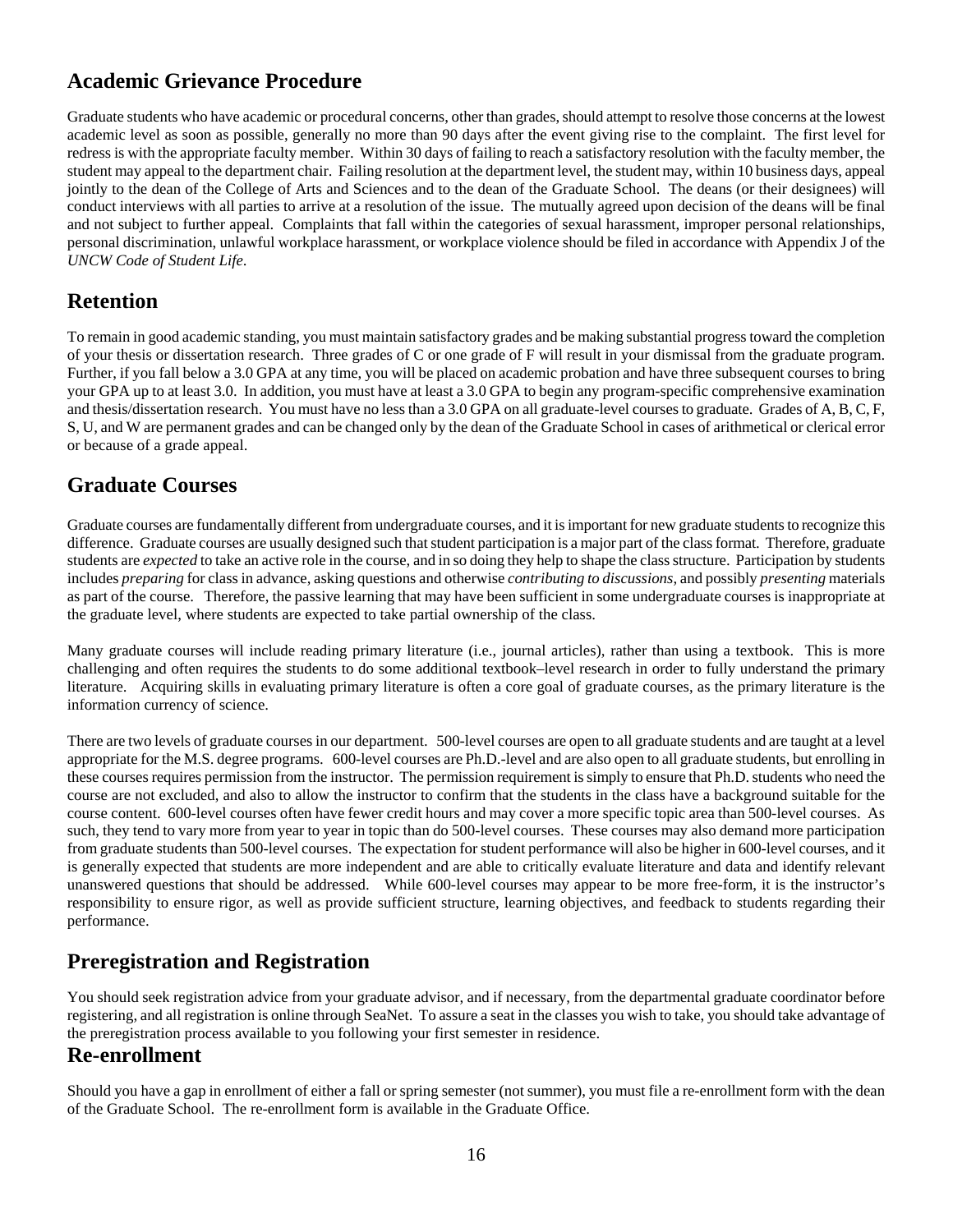#### **Departmental Teaching Requirement**

It is a requirement of the department that you gain experience in teaching while pursuing your graduate degree. MS students holding teaching assistantships automatically fulfill this requirement. All other MS students, whether financially supported by the university or not, will be required to gain formal experience in teaching. See your graduate advisor and the department chair to decide the manner in which you may fulfill this requirement. If you do not hold a teaching assistantship during at least one semester, you must submit written verification that you have fulfilled this requirement before admission to candidacy. All PhD students must complete BIO 694 (Practicum in College Biology Teaching), during which they will gain experience in formal classroom instruction. Details are arranged through your graduate advisor and the departmental graduate coordinator.

#### **Departmental Seminars**

Each semester the Department of Biology and Marine Biology offers seminars by scientists and students. These seminars are designed to provide intellectual stimulation for both students and faculty, and you are expected to attend. PhD students are required to attend whenever in residence.

#### **Health Insurance**

Student Group Health Insurance is available to all graduate students. A copy of the application is included in your orientation packet and contains application information, benefits and cost schedules. However, you are urged to go to the Student Health Center (962- 3280) in Westside Hall to obtain an up-to-date brochure and application. They can also answer questions about coverage, etc.

#### **Liability Insurance**

Graduate teaching assistants may take advantage of the Teachers' Liability Insurance offered by the University of North Carolina system.

#### **General Departmental Procedures**

The Department of Biology and Marine Biology office staff will provide information and help you in successfully completing your course of study. Below are general procedures that specifically affect you. For information on general office procedures that affect both faculty and graduate students, you should seek information from your graduate advisor.

#### **Mail Service**

A mailbox is provided for each full-time graduate student in the Biology and Marine Biology mailroom located in Dobo Hall. You should use your departmental address for all professional correspondence. The Department will provide regular postage for mail that is required by your course of study and is clearly university business. Special postage (overnight shipping, etc.) must be covered by yourself or your graduate advisor.

#### **Telephone Service**

The Department cannot provide telephones specifically for graduate students. You are allowed to use faculty and office phones whenever possible and appropriate. You should obtain permission for the use of the telephone from the individual responsible for the telephone. Many faculty provide a phone in their research labs for graduate student use. You should check with your graduate advisor about their specific policies regarding phone use. Telephone messages received by the office staff will be placed in your mailbox. You should check these mailboxes at least once a day for messages and other information.

#### **Office Space**

If you are a full-time graduate student or teaching assistant you will be provided office space where materials may be stored and where you may study and work. Office space is generally provided by your graduate advisor within their laboratory space. If such space is not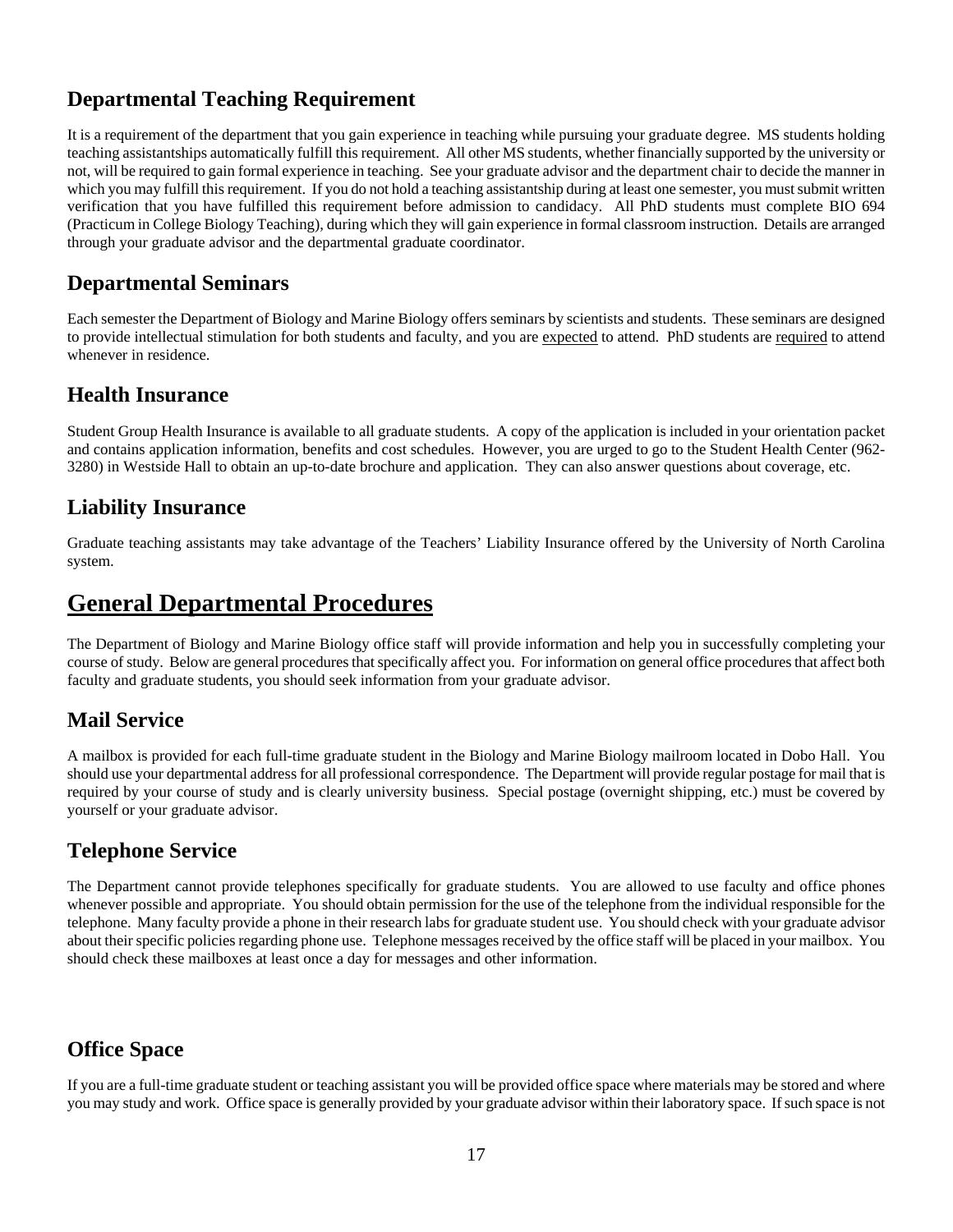available, the department chair, in consultation with the departmental graduate coordinator, will make alternative office assignments and will notify you of your assigned location.

#### **Departmental Keys**

All graduate students will be granted ID card-access to Dobo Hall and other needed keys from the departmental office. You should consult with your graduate advisor to determine the specific keys you will need. A secretary in the Biology and Marine Biology office will issue you the necessary keys. Upon completion of your degree program or if you withdraw from the university, all keys must be returned to the Biology and Marine Biology office before you leave campus.

#### **Use of Departmental Equipment**

Most of the equipment in the research and teaching laboratories is university-owned. It is, however, usually assigned to a particular faculty member for use in specific courses and research programs. Often this equipment requires considerable skill and care during use to avoid damage that may be costly to repair and may render the item unusable while parts are ordered or repairs made, or while an item is being repaired elsewhere. Therefore, you should never use a piece of equipment without first requesting its use from the faculty member in charge. If it is not clear which faculty member is in charge, see the department chair. Generally, such use will be granted if the item is not in use and the responsible faculty member is convinced that you know how to use the equipment properly and will give the equipment proper care during its use. There may be times when equipment is in heavy use and will not be available, and there may be certain items that faculty members will not allow others to use. If a project is being planned that may require such items of equipment, discuss their lack of availability with your graduate advisor.

#### **Building Security**

You are expected to assist the faculty in maintaining building security. It is the responsibility of any graduate student who is working in a laboratory during off hours to leave the room secure with lights off and doors locked. On weekends, the outside building doors will be kept locked.

You should also be prepared to deal with emergencies as effectively as possible. You should locate fire extinguishers, fire blankets, exits and emergency lights in the building you are working in. Also, in any lab where you will be teaching or working, you should locate the nearest first aid kit, eyewash station, and shower. If you are working in the building during off hours and an emergency occurs, call the campus police (911), then call the department chair, and take safety measures that are feasible until help arrives.

#### **Boat Certification**

UNCW maintains a fleet of small boats that can be used in your research. Anyone operating a university vessel must have a university boat certification. Certifications are obtained upon successful completion of university-sponsored short course in boat handling and water safety. Other boating courses may be acceptable if approved by the boating safety officer. Consult the boating safety officer (962-2310) for certification information. **The University requires that all students that use small boats (whether as operator or passenger) for their research must have health insurance.** 

#### **Photography and Illustration Preparation**

A darkroom is available, with permission, in Dobo 112 for developing film and printing photographs, as is a separate room for photography and preparation of illustrations.

#### **Poster Printing**

If you need to print a poster for a presentation at a scientific conference, a large format printer is available in the microscopy lab in Dobo Hall. You will need to make arrangements with Mark Gay (gaydm@uncw.edu) for printing. There may be a nominal charge to help defray costs of paper, ink cartridges and maintenance.

#### **Interlibrary Loan Services (ILL) and the Randall Library**

The William Madison Randall Library provides interlibrary loan services by which faculty members and graduate students may borrow materials that are not available in the Randall Library collections. Although undergraduate students must have their instructor's approval and the material must be available in North Carolina, no such restrictions have been placed on graduate students. Interlibrary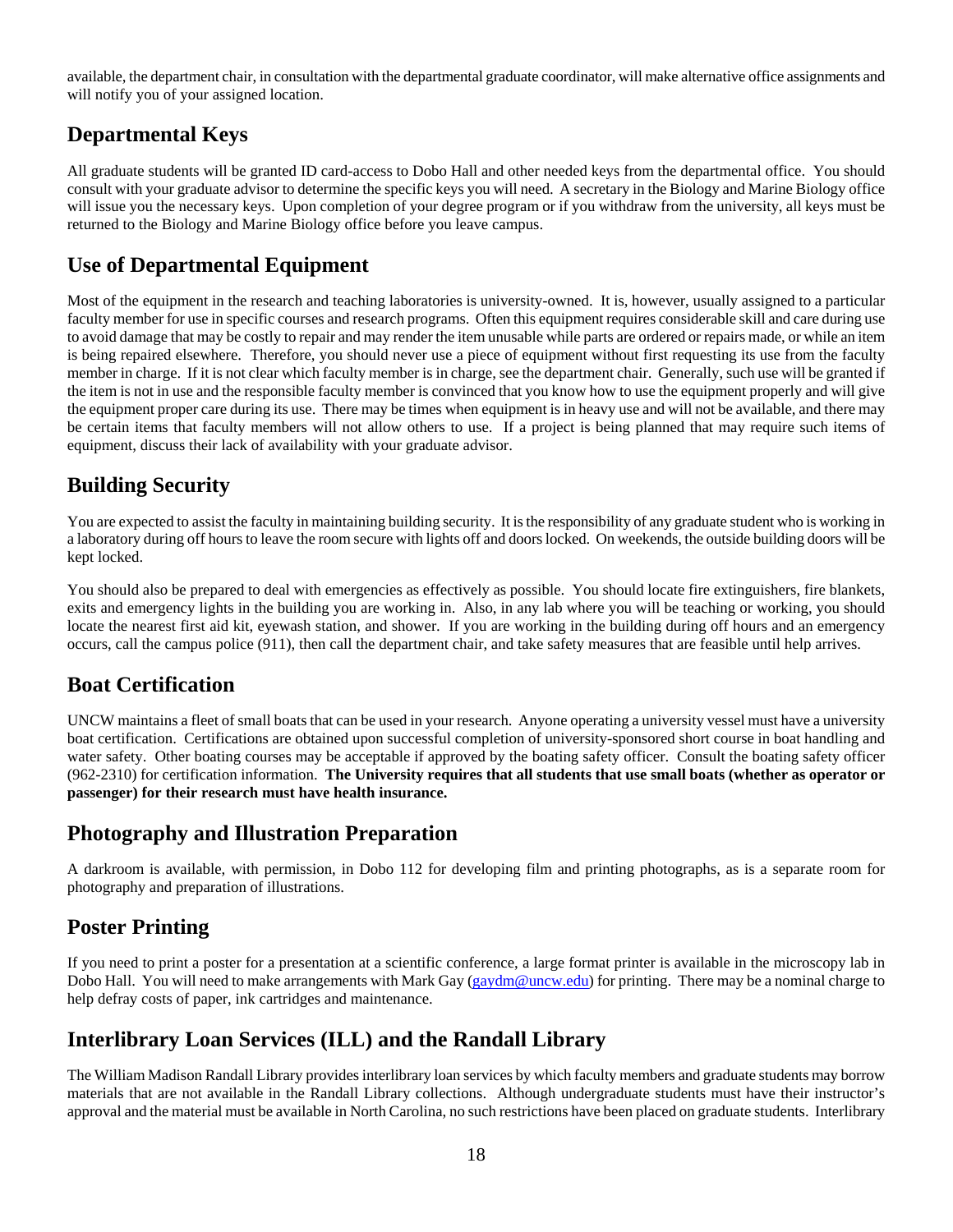loans can be requested on-line via the Randall Library link from the UNCW homepage (www.uncw.edu), they can also be requested in person by filling out forms at the Library Reference desk. Indicate the maximum cost you are willing to pay to obtain this material. Ordinarily, no charges are incurred in obtaining loans, but there may be a charge for certain materials. Most books will be loaned to you, through the library, for a specified period of time. Requested journals articles are usually scanned and sent to you electronically as pdf files. These items generally incur no cost. If you are unsure about the potential cost of an item, check with Peter Fritzler (Ph: 962- 7807; email fritzlerp@uncw.edu), who serves as a liaison between the library and our department. **Our library at UNCW is very good and will have many of the resources that you require for your research. The library subscribes electronically to many scientific journals and you can access these from any campus computer through the library website. In addition, the library staff (e.g., Peter Fritzler) are tremendously helpful and you should take advantage of the resource that they provide.**

## **Financial Aid**

#### **Teaching Assistantships**

The Department of Biology and Marine Biology offers teaching assistantships to students enrolled in the biology and marine biology graduate programs. Students must apply for these assistantships, and selection will be based on an evaluation of academic records, recommendations, experience, and relevant criteria. In this regard, you should keep your Graduate Student Information sheet as current as possible.

Each teaching assistant will be assigned duties by the department chair and graduate coordinator. Duties will generally involve preparing for and helping in the teaching of laboratories and/or performing preparation work for the laboratory. Other duties may be assigned as appropriate. While serving as a teaching assistant, it is expected that students will also continue to make progress toward the completion of their MS or PhD degree. Teaching assistants are expected to be on campus and available for work assignments by the start of classes, and to remain on campus through the period of final examinations. Arrival delays or early departures must be approved by the department chair. If you have met the 30-hour degree requirement, you can maintain your teaching assistantship by enrolling in GRC 600.

Teaching assistantships are awarded each semester. You may normally expect to be retained as a TA in subsequent semesters if your performance is satisfactory. Continuation of the teaching assistantship past the 4th semester is permissible (but not guaranteed) **providing** your performance as a teaching assistant is acceptable **and** that satisfactory progress in your research program has been made. Research assistantships will be counted as support when determining fifth or sixth semester teaching assistant support awards. Students failing to perform their duties satisfactorily may have their assistantship revoked any time.

If you were not awarded a teaching assistantship upon admission, you may be considered for a teaching assistantship as positions become available. You should notify the department graduate coordinator of your interest in being considered for a teaching assistantship.

The graduate secretary in the Department of Biology and Marine Biology will complete form HR 1.35 to initiate payment to you for your teaching assistantship. *Valid I-9 and W-4 forms must be completed and forwarded to the dean of the Graduate School before you will receive your paycheck.*

#### **Instructor of Record and TA Responsibilities**

The lab instructor of record, and not TAs, are responsible for course development. The instructor of record should provide all materials, background, and training necessary for the TAs to set up and execute the labs, and should clearly articulate the expectations and responsibilities of the TAs. The instructor of record should meet regularly with TAs to ensure that past labs were conducted as expected, to help them prepare for future labs, and should provide ample opportunity for feedback from the TAs. The instructor of record is the final authority for dealing with student issues in the course, and is responsible for ensuring that grades are accurate and submitted to the registrar on time.

TAs are expected to work with the instructor of record to ensure that they have a full understanding of the rights and responsibilities of their position, as well as the expectations regarding content and execution of each lab. It is the TA's responsibility to be fully familiar with every lab and, when necessary, to prepare solutions, specimens, etc. for upcoming labs. TAs must be prompt, respectful and responsive to their students, and return graded material to students in a timely fashion. TAs must submit final grades to the instructor of record well before the university deadline (by a date specified by instructor of record) to allow sufficient time for grades to be submitted to the registrar. Failure to fulfill TA duties may disqualify a student from receiving future TA support.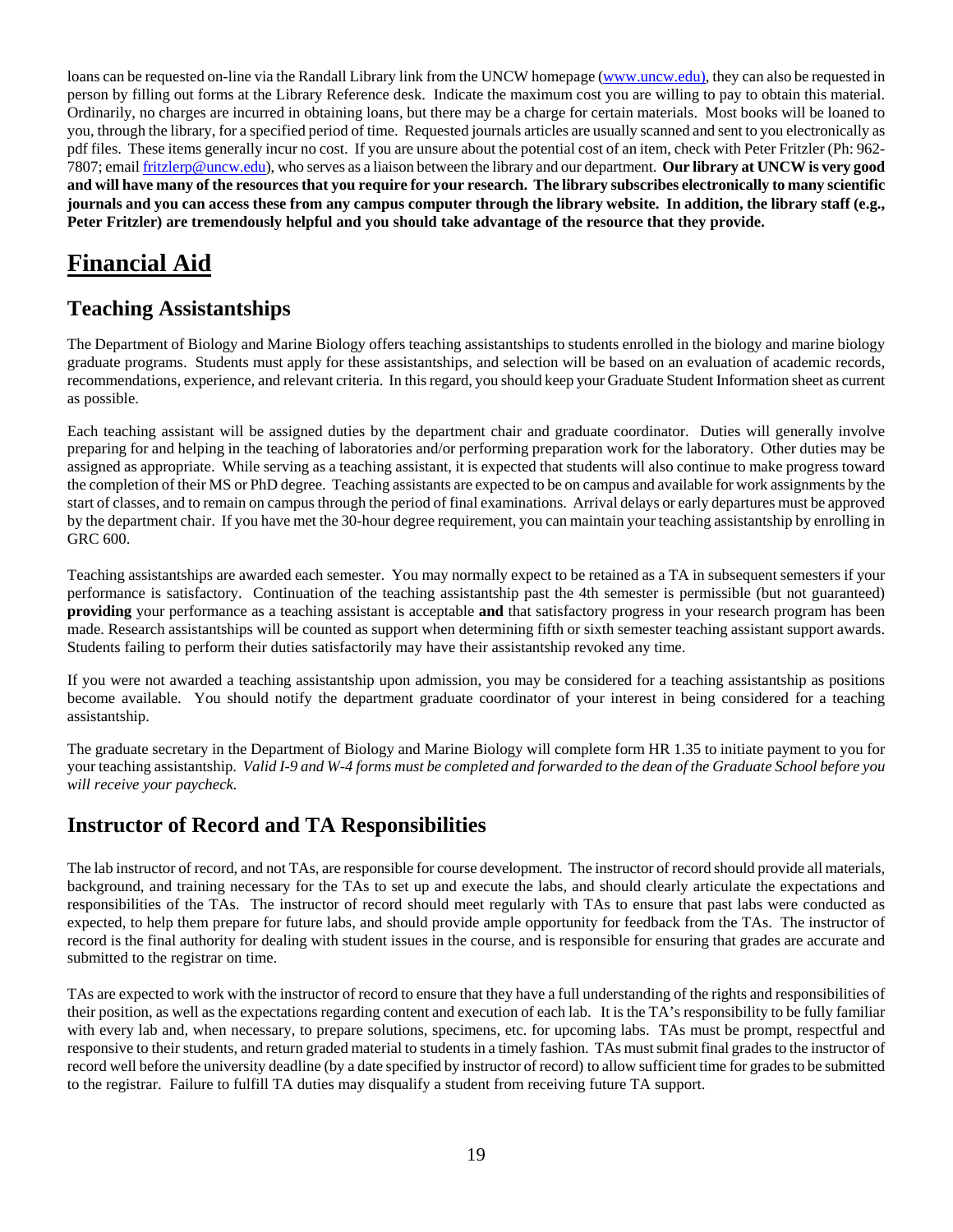#### **Research Assistantships**

Research assistantships will be offered by the department through individual faculty who have funds available from research grants or contracts. Selection criteria will be similar to that required for teaching assistantships, but will emphasize the suitability of an applicant for a particular research program. Stipends are generally the same as for teaching assistantships. Duties will be assigned by the faculty member administering the particular research project. Research assistantships are typically awarded for a given semester or for the summer based on funds available to the faculty member.

Similar to a teaching assistantship, the graduate secretary in the Department of Biology and Marine Biology will complete form HR 1.35 to initiate payment to you for your research assistantship. *Valid I-9 and W-4 forms must be completed and forwarded to the dean of the Graduate School before you will receive your paycheck.*

#### **Out-Of-State Tuition Remission**

Partial out-of-state tuition remissions are available competitively. These remissions are typically offered to out-of-state students for one year. During the first year of residence, the recipients are encouraged to complete the steps to attain the status of North Carolina Resident (see section on Establishing North Carolina Residency below).

#### **Scholarships Available to Graduate Students**

Students should refer to the Graduate Catalogue http://catalogue.uncw.edu/index.php?catoid=14 for a complete listing of available scholarships.

#### **Graduate School Summer Research Awards**

The dean of the Graduate School annually awards several stipends for summer research during a period when your teaching or research assistantships lapse. The awards are competitive and require a research proposal. Please discuss the conditions and application procedures for this award with the departmental graduate coordinator. The current value of this award is \$1,000.

#### **Graduate School Travel Awards**

The dean of the Graduate School awards several travel grants to graduate students delivering a paper or poster presentation at a national or regional conference. Your request for support, prepared by you and signed by the chair of the Department of Biology and Marine Biology, must include evidence of acceptance of your presentation, evidence of matching support and an explicit presentation of the use of the funds requested. The Biology Graduate Student Association (BIO GSA) also provides support for travel, and students should participate in the BIO GSA to be eligible.

#### **Student Loans and Applying for Research Grants**

Besides teaching and research assistantships, state and federal loan and work study programs are available to qualified graduate students. Specific information concerning details, applications, changes, and additions may be obtained from the Financial Aid Office: http://uncw.edu/finaid/.

You are also encouraged to obtain funding for research by independently seeking grant or scholarship funding. The Office of Research Services and Sponsored Programs can provide assistance with information on sources of funding and with the preparation of application packages. The Office of Research Services and Sponsored Programs is located in King Hall (910) 962-3810.

#### **Establishing North Carolina Residency**

Under North Carolina law, legal residence means more than simply living in the state. More specifically, it means maintaining a domicile (permanent home of indefinite duration) as opposed to a temporary residence incident to enrollment in a college, university or technical institute of the state. As a starting point, if you have living parents, your domicile is presumed to be that of your parents but may be changed to qualify for in-state tuition if your required legal residence can be demonstrated. Marriage does not prevent you from becoming a legal resident for tuition purposes, nor does marriage ensure that you will become a resident.

To determine whether you can become a legal resident of North Carolina for tuition purposes, you must demonstrate an **intent** to make North Carolina your permanent dwelling place of indefinite duration by performing residentiary acts. These acts should be **undertaken immediately** upon your arrival to campus and North Carolina (preferably within the first month). The following are some more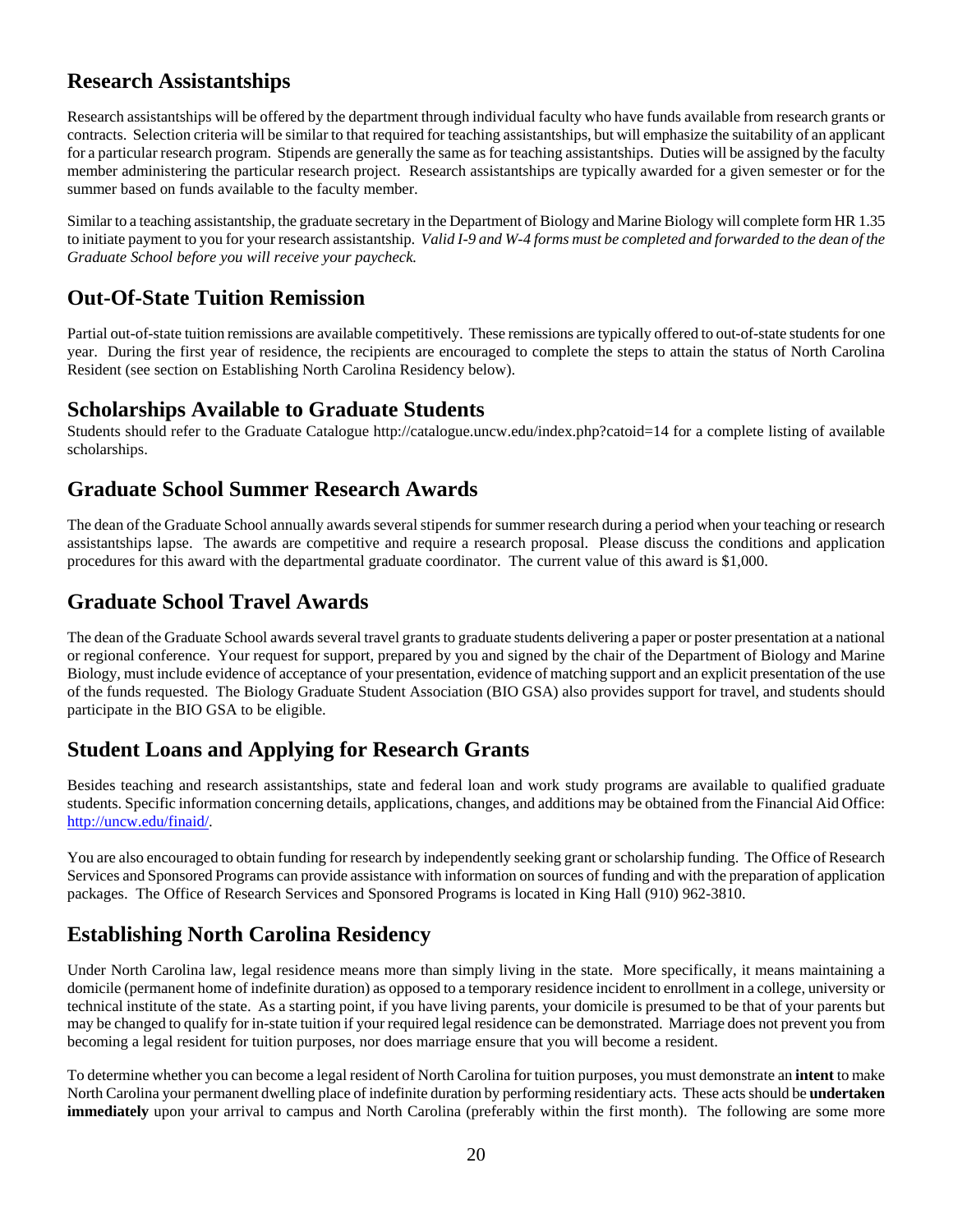important residentiary acts:

- 1. Convert your automobile registration to North Carolina
- 2. Obtain a North Carolina drivers license (or NC Identification Card from the Driver's License office)
- 3. Register to vote in North Carolina and vote when possible
- 4. List your personal property at the New Hanover County Tax Office for taxation
- 5. File a North Carolina tax return as a resident at the next appropriate time
- 6. Convert your banking, club/organization membership, etc., to North Carolina

Completion of these actions will **begin** a one-year (12 month) waiting period to attain residency.

To become a North Carolina resident you must demonstrate that you are financially independent of your parents or guardian if your parents or guardian are non-residents of North Carolina and demonstrate a visible means of support substantiating the claim of financial independence. If you have not been entirely self-supporting during the last **12 months**, a completed affidavit will be required from your parent(s) to indicate the amount of support provided.

Further and equally important, once you have clearly established the residency intent and financial independence, you must **maintain** North Carolina residence for **12 months** immediately before the semester the in-state status can be made effective. The **only exceptions** to the required 12 months residency period apply in some, but not all, cases to individuals marrying a North Carolina resident who has maintained residency 12 months or longer, and to individuals whose parents have been North Carolina residents 12 months or longer and who are legal dependents of their parents.

If you desire a residence change, you must complete a Residence and Tuition Status Application and submit it to the dean of the Graduate School (Applications can be obtained from the Graduate School). **No status change can be made without submission of this application**. The 12-month residency waiting period must be completed before the first day of the semester in which in-state residency is being requested. Please note that you must submit your application up to 60 days **before** the start of the semester in which your in-state status can be become effective although the entire 12 month residency period may not have been satisfied at the time your application is filed.

In other words, to avoid being billed as an out-of-state resident, you should file for a status change before the tuition bills are due so that the Graduate School will have time to process the application and notify Student Accounts as to your status change. For example, when applying for in-state residency for the fall semester of 2006, students may submit their applications starting June 2006, or 60 days before the semester begins.

A decision on your residency status will be mailed approximately 10 days after being reviewed by the Graduate School. If you are denied North Carolina residency for tuition purposes, an appeal of the decision is possible. At that time, you can, and should, attend to clarify points and to present additional arguments in your favor.

#### **Program Assessment**

In addition to progress that you make in your course work and your individual research project, your performance as a graduate student will be assessed at various milestones as part of the Department's Assessment of our graduate programs as a whole. It is important for us to assess our graduate programs to ensure that they are robust and functioning as they should. It is important for you to realize that the data gathered during the program assessment process are separated from you as an individual and have no bearing on your course grades or progress to earning your degree – because the methods used to assess programs are anonymous. With the exception of Learning Outcomes 1b for MSc students, all evaluations are conducted using an online survey, which is doubly-blind (i.e. neither the name of the student nor the faculty member are connected to the survey data).

Each year, faculty evaluations of overall student performance in our graduate programs are tabulated and evaluated in the context of data from previous years, so that we can identify any places in our programs where students might not be performing at expectation, and can make adjustments to courses and programs accordingly.

You should know what the expectations are in terms of your performance, and who will evaluate students at each point. We have adopted a series of Student Learning Outcomes (what we expect you to be able to accomplish as a graduate student) and metrics to evaluate them.

#### Assessment for M.Sc. Students:

**Learning Outcome #1a: A graduate student should be able to develop a research plan. Assessment #1a: Prospectus is successfully completed and defended to student's committee. Committee members will**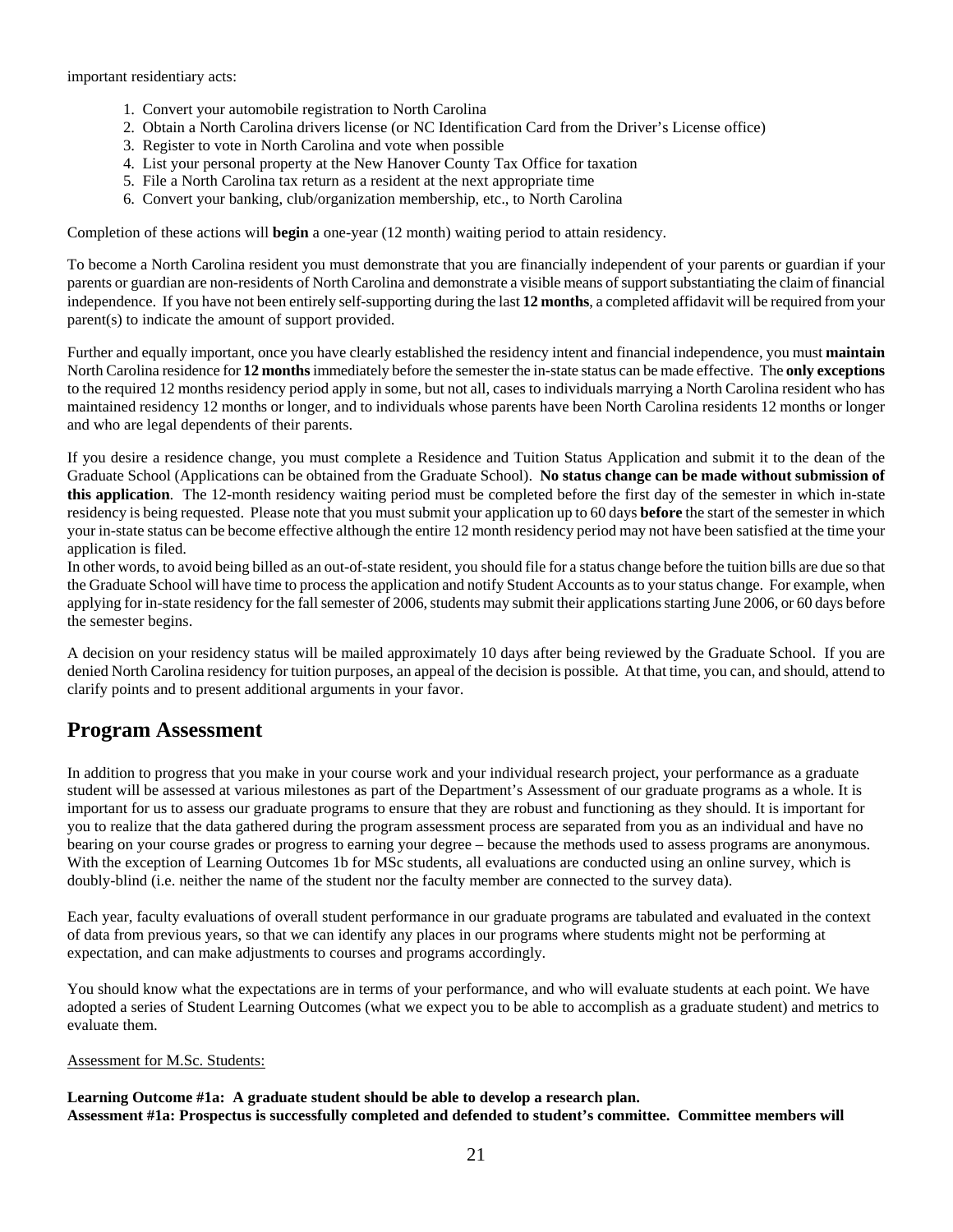#### **evaluate the prospectus document.**

- (1) The student's prospectus was written:
- (2) The student synthesized the literature:
- (3) The student's proposed research project was defined:

(4) The methods that the student will employ suit the project:

1 2 3 4 5 Poorly Adequately Very well

Learning Outcome #1b: A graduate student should be able to present and defend a research plan. **Assessment #1b: Prospectus is successfully presented to the department. Faculty present at the Graduate Symposium evaluate performance using the last question on the evaluation sheet (which is intended to provide feedback to the student).** 

5. What would be your overall rank of the student's proposed research project?

Unsatisfactory Satisfactory Commendable

Learning Outcome #2: A graduate student should be able to independently answer questions regarding their research field. **Assessment #2: Oral preliminary exam is successfully completed. Your committee will evaluate your performance.** 

(1) The student was able to articulate his or her answers:

(2) The student was able to answer a breadth of questions:

(3) The student demonstrated an appropriate depth of knowledge:

(4) The student was able to demonstrate professional poise during the exam:

1 2 3 4 5 Poorly Adequately Very well

**Learning Objective #3: A graduate student should be able to communicate his or her research to a broadly-trained public audience.** 

**Assessment #3: Departmental Seminar presentation of thesis research is successfully completed. Faculty present at the seminar will evaluate your performance.** 

(1) The student's presentation was professional and well-organized:

(2) The student's demonstrated mastery of his or her research was:

(3) The student was able to answer questions from the audience:

(4) The student was able to demonstrate professional poise during the presentation:

1 2 3 4 5 Poorly Adequately Well done

**Learning Objective #4: A graduate student should be able to write up his or her research in the form of a manuscript for publication in a scientific journal.** 

**Assessment #4: Thesis is successfully completed. Your committee will evaluate your performance.** 

(1) The student's thesis was written:

1 2 3 4 5 Poorly Adequately Very well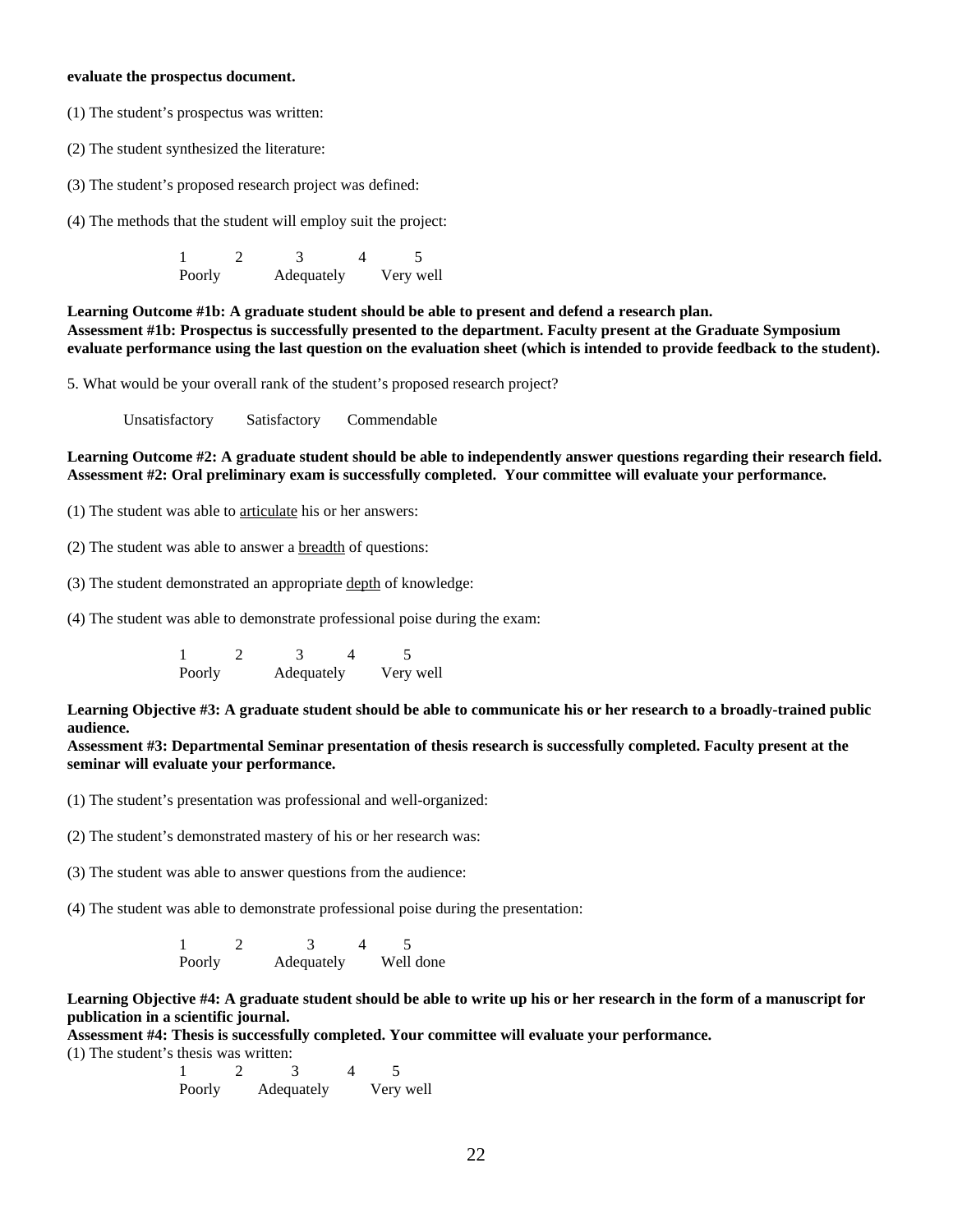(2) The student's thesis demonstrated mastery of the research:

1 2 3 4 5 Poor Adequate Well done

(3) Based upon its quality, the likelihood of the thesis being published is:

1 2 3 4 5 Poor Likely Very likely

Assessment for Ph.D. Students:

**Learning Outcome #1: A graduate (Ph.D.) student should be able to develop a research plan. Assessment #1: Dissertation proposal is successfully completed and defended to student's committee. Your committee will evaluate your performance.** 

(1) The student's dissertation proposal was written:

(2) The student synthesized the literature:

(3) The student's proposed research projects were defined:

(4) The methods that the student will employ suit the projects:

1 2 3 4 5 Poor Adequate Well done

**Learning Outcome #2: A graduate (Ph.D.) student should be able to independently answer questions regarding their research field.** 

**Assessment #2: Oral comprehensive exams are successfully completed (written if requested by your committee). Your committee will evaluate your performance.** 

(1) The student was able to articulate his or her answers in a written format:

(2) The student was able to articulate his or her answers orally:

(3) The student was able to answer a breadth of questions:

(4) The student demonstrated an appropriate depth of knowledge:

(5) The student was able to demonstrate professional poise during the exam:

1 2 3 4 5 Poor Adequate Well done

**Learning Objective #3: A graduate (Ph.D.) student should be able to communicate his or her research to a broadly-trained public audience.** 

**Assessment #3: Departmental Seminar presentation of dissertation research is successfully completed. All faculty present at the seminar will evaluate your performance.** 

(1) The student's presentation was professional and well-organized:

(2) The student's demonstrated mastery of his or her research was:

(3) The student was able to answer questions from the audience:

(4) The student was able to demonstrate professional poise during the presentation:

1 2 3 4 5